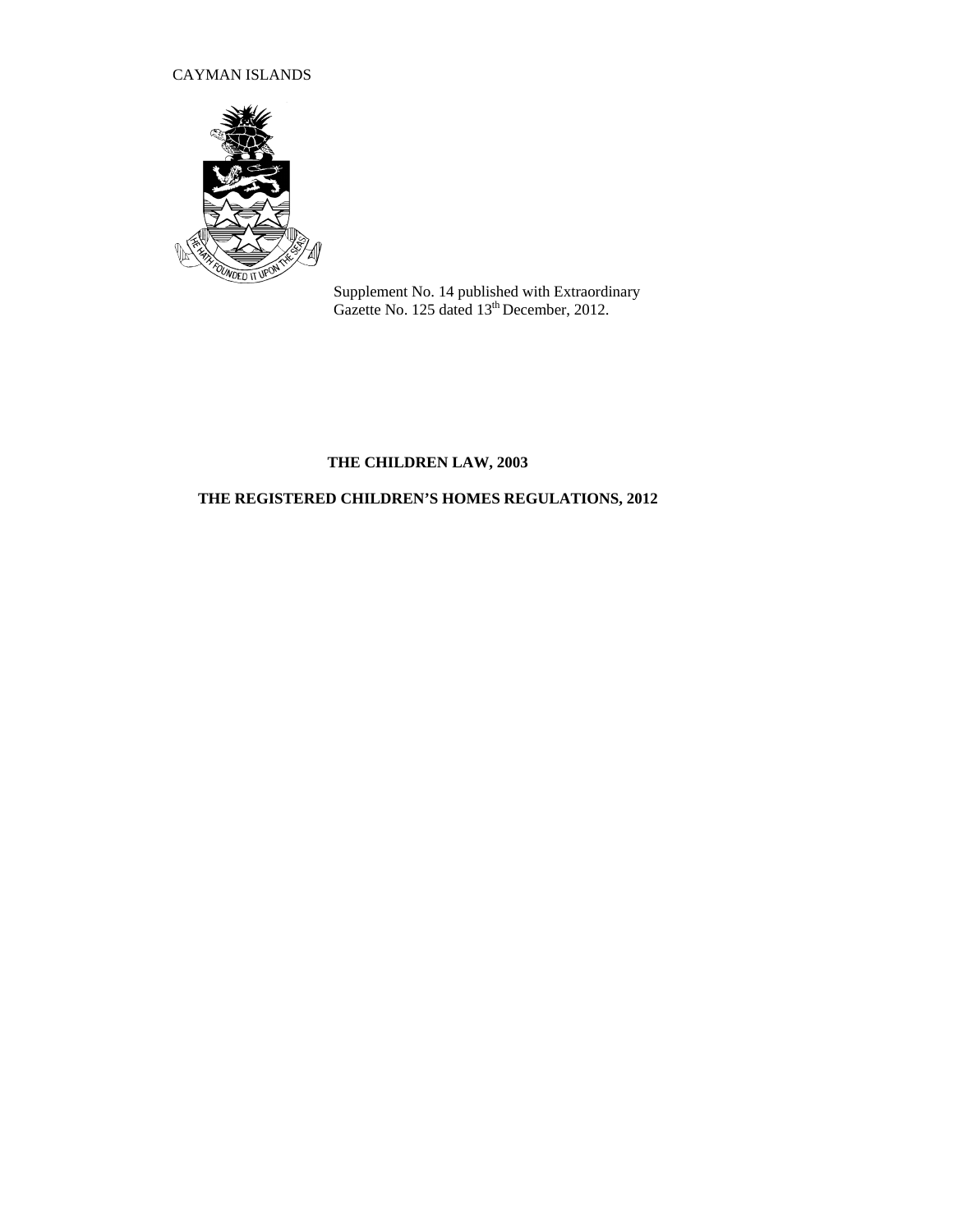*The Registered Children's Homes Regulations, 2012*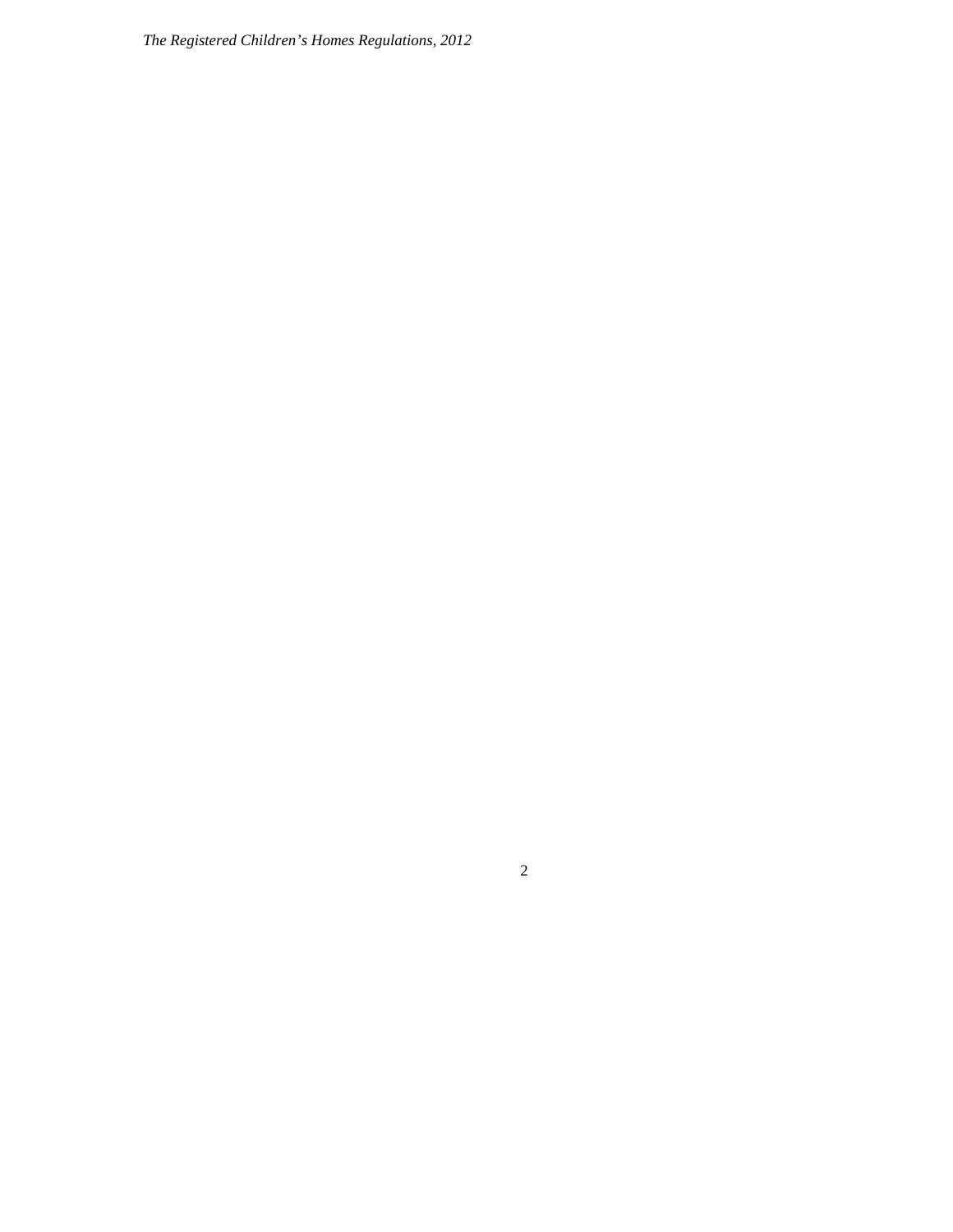## **THE REGISTERED CHILDREN'S HOMES REGULATIONS, 2012**

# **ARRANGEMENT OF REGULATIONS**

# **PART I**

### **PRELIMINARY**

- 1. Citation
- 2. Definitions
- 3. Application of Regulations

## **PART II**

### **CONDUCT OF CHILDREN'S HOMES**

- 4. Statement of purpose and function of children's homes
- 5. Staffing of children's homes
- 6. Accommodation for individual children's needs
- 7. Provision of adequate conveniences
- 8. Control and discipline
- 9. Storage of medicinal products
- 10. Employment and education of older children
- 11. Religious observance
- 12. Food provided for child and cooking facilities
- 13. Purchase of clothes
- 14. Fire precautions

### **PART III**

### **ADMINISTRATION OF CHILDREN'S HOMES**

- 15. Confidential records in relation to children in children's homes
- 16. Access by guardians ad litem to records
- 17. Other records with respect to children in children's home
- 18. Availability of Regulations
- 19. Notification of significant events
- 20. Absence of a child without authority
- 21. Absence of the person in charge
- 22. Accountability and visiting on behalf of responsible authority

# **PART IV**

# **REGISTRATION OF CHILDREN'S HOMES**

23. Application for registration of children's homes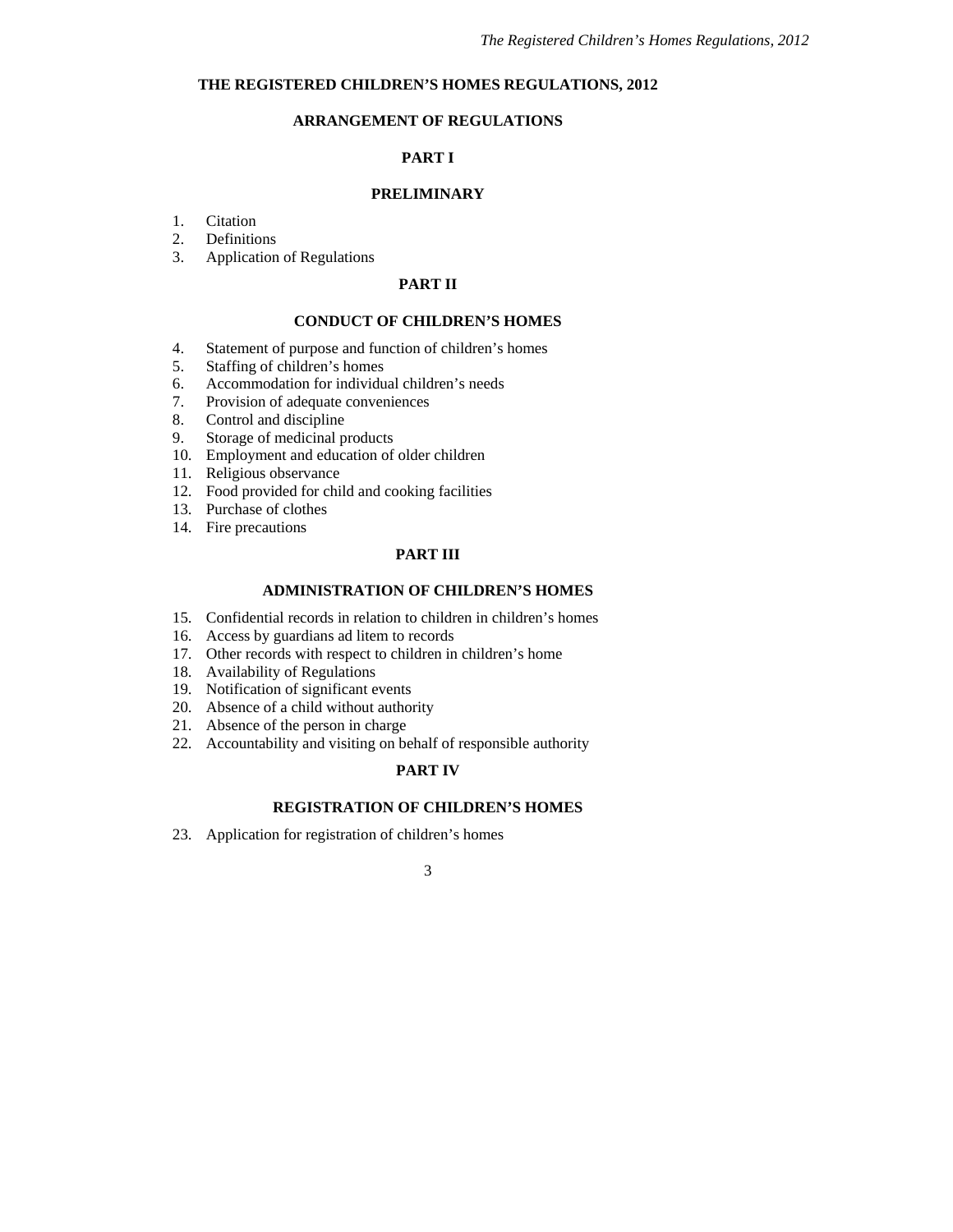- 24. Limits on number of children accommodated
- 25. Annual review of registration
- 26. Inspection of registered children's homes
- 27. Cancellation of registration
- 28. Change of person in charge

# **PART V**

### **VISITS BY THE DEPARTMENT**

- 29. Circumstances necessitating a visit by the Department
- 30. Further visits
- 31. Requirements for visits

# **SCHEDULES**

SCHEDULE 1 - Statement to be kept relating to children's homes

SCHEDULE 2 - Information to be included in confidential records concerning children in children's homes

SCHEDULE 3 - Information to be included in other confidential records concerning children in children's homes

SCHEDULE 4 - Particulars to accompany applications for registration as a registered children's home

SCHEDULE 5 - Particulars of change of identity of person proposed to be in charge of a registered children's home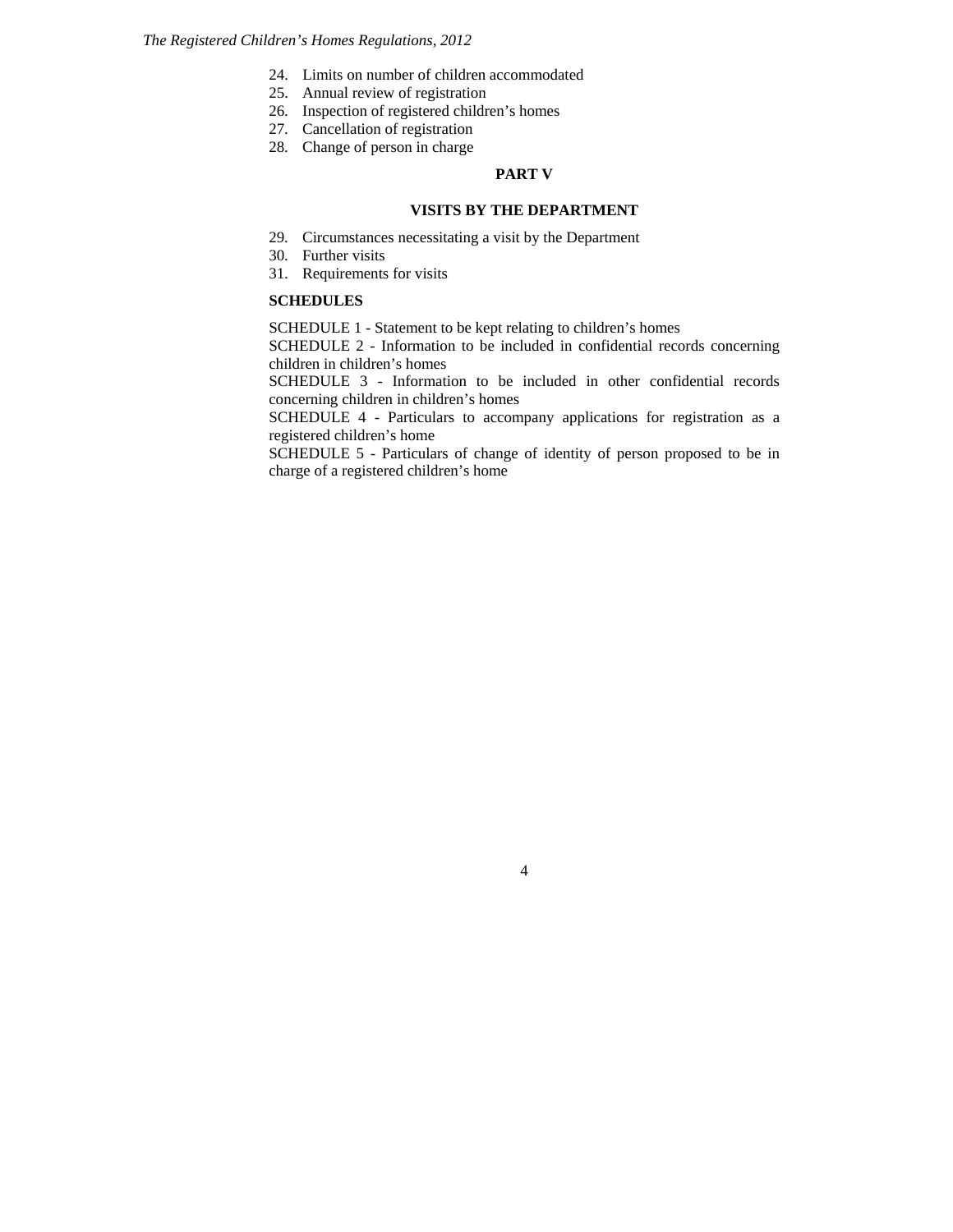#### **THE CHILDREN LAW, 2003**

### **THE REGISTERED CHILDREN'S HOMES REGULATIONS, 2012**

The Governor in Cabinet, in exercise of the powers conferred by section  $64(3)(b)$ of, and paragraph 1(4)(a), (5), (6) and 10 of Schedule 6 to, the Children Law, 2003, hereby makes the following Regulations-

### **PART I**

## **PRELIMINARY**

1. These Regulations may be cited as the Registered Children's Homes Regulations, 2012. Citation

2. In these Regulations - Definitions

"children's home" means a registered children's home which provides, or usually provides, or is intended to provide care and accommodation wholly or mainly for more than three children at any one time, and the expression "home" shall be construed accordingly;

"Law" means the Children Law, 2003;

"medicinal product" means any substance, article or device (including any instrument, apparatus or appliance) which is manufactured, sold, supplied or imported for use wholly or mainly in either or both of the following ways-

- (a) use by being administered to one or more human beings for a medicinal purpose;
- (b) use as an ingredient in the preparation of a substance, article or device which is being administered to one or more human beings for a medicinal purpose;

"person in charge" means the person appointed by the responsible authority as the person in charge of the management of the registered children's home;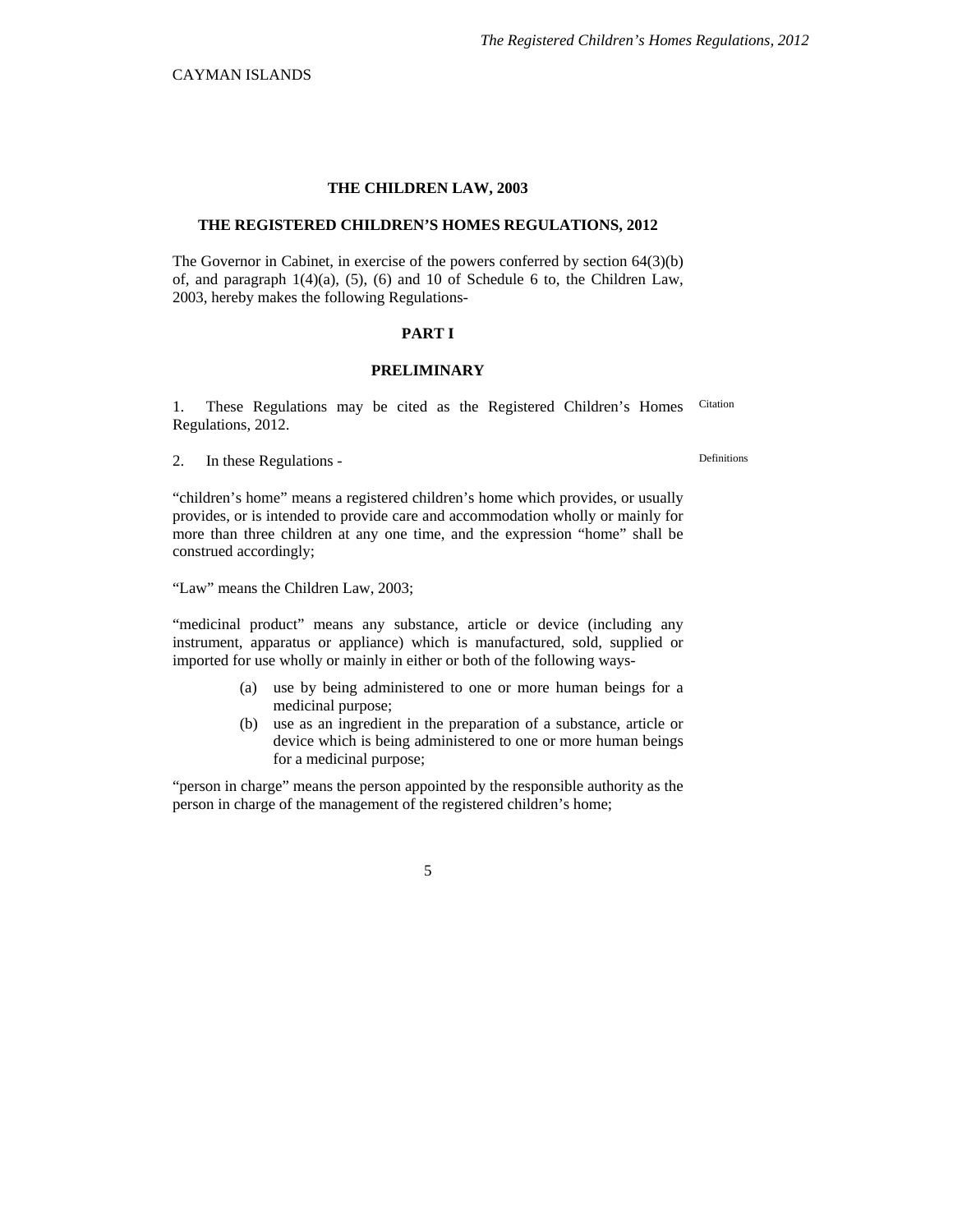#### *The Registered Children's Homes Regulations, 2012*

"registered medical practitioner" means a person registered under the Health Practice Law (2005 Revision); (2005 Revision)

"registered nurse" means a person registered under the Health Practice Law (2005 Revision); and (2005 Revision)

> "responsible authority" means the person carrying on or intending to carry on the registered children's home.

3. (1) These Regulations shall not apply to premises used only to accommodate children for the purpose of a holiday for periods of less than twenty-eight days at a time in the case of any one child. Application of Regulations

> (2) Subject to section 64(11) and Schedule 7 to the Law, any home in which a child is cared for and accommodated by a person who-

> > (a) is an approved department foster parent in relation to the child; or (b) fosters the child privately,

is, so far as the provision of care and accommodation for that child is concerned, exempt from the definition of a "children's home" in section 64(3) of the Law.

#### **PART II**

### **CONDUCT OF CHILDREN'S HOMES**

4. (1) The responsible authority shall, within three months of the coming into force of these Regulations, compile, maintain and keep up to date, a written statement of the particulars mentioned in Part I of Schedule 1 relating to a children's home.

(2) The statement referred to in paragraph (1) shall be made available for inspection by the persons referred to in Part II of Schedule 1, in addition to any other person who has a right under the Law to inspect this statement.

Staffing of children's homes

Statement of purpose and function of children's homes

> 5. (1) The responsible authority shall ensure that the number of staff in a children's home and their experience and qualifications are adequate to ensure that the welfare of the children in the home is safeguarded and promoted at all times.

> (2) The responsible authority shall ensure that the particulars specified in Part I of Schedule 1 are brought to the notice of all staff in the children's home.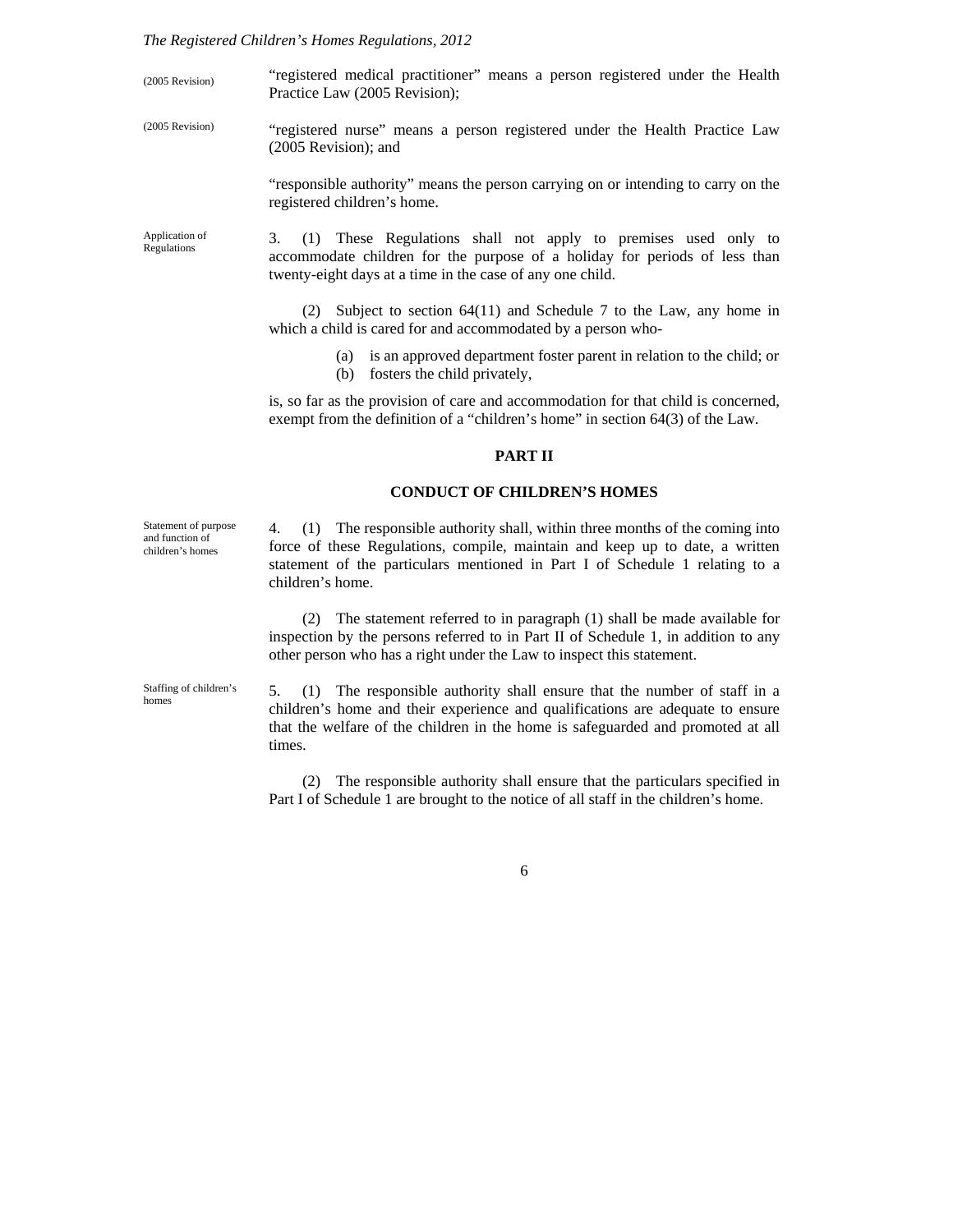6. (1) The responsible authority shall ensure that, insofar as is it is practicable, each child in a children's home is provided with an area within the home which is suitable for his needs. Accommodation for individual children's needs

(2) The area referred to in paragraph (1) shall be equipped with-

- (a) all the appropriate furnishings that would make the home habitable; and
- (b) facilities that meet the needs of a child who is suffering from a physical or mental disability.

7. (1) The responsible authority shall ensure that the home is provided with wash basins, hot and cold water, showers and toilets.

- (2) The responsible authority shall ensure that all parts of the home are–
	- (a) adequately lit and ventilated;
	- (b) kept in good structural repair;
	- (c) kept sanitary; and
	- (d) reasonably decorated and maintained.

(3) The responsible authority shall provide adequate facilities in the home for a child to meet privately with-

- (a) his parents;
- (b) any person who has parental responsibility for him;
- (c) his relatives or friends;
- (d) his attorney-at-law;
- (e) his guardian ad litem;
- (f) any independent person appointed for the child pursuant to the Representation Procedure (Children) Regulations, 2012;
- (g) any visitor appointed for the child in accordance with paragraph 14(7) of Schedule 2 to the Law; and
- (h) any person authorised in accordance with section 80(2) of the Law to conduct an inspection of the children's home.

(4) The responsible authority shall provide the children with adequate laundry facilities and other grooming conveniences.

(5) The responsible authority shall provide adequate private telephone facilities for the use of the children in the home in accordance with the policies of the home.

8. (1) The responsible authority of a children's home shall only apply disciplinary measures within the home that are approved by the Department.

Control and discipline

7

Provision of adequate conveniences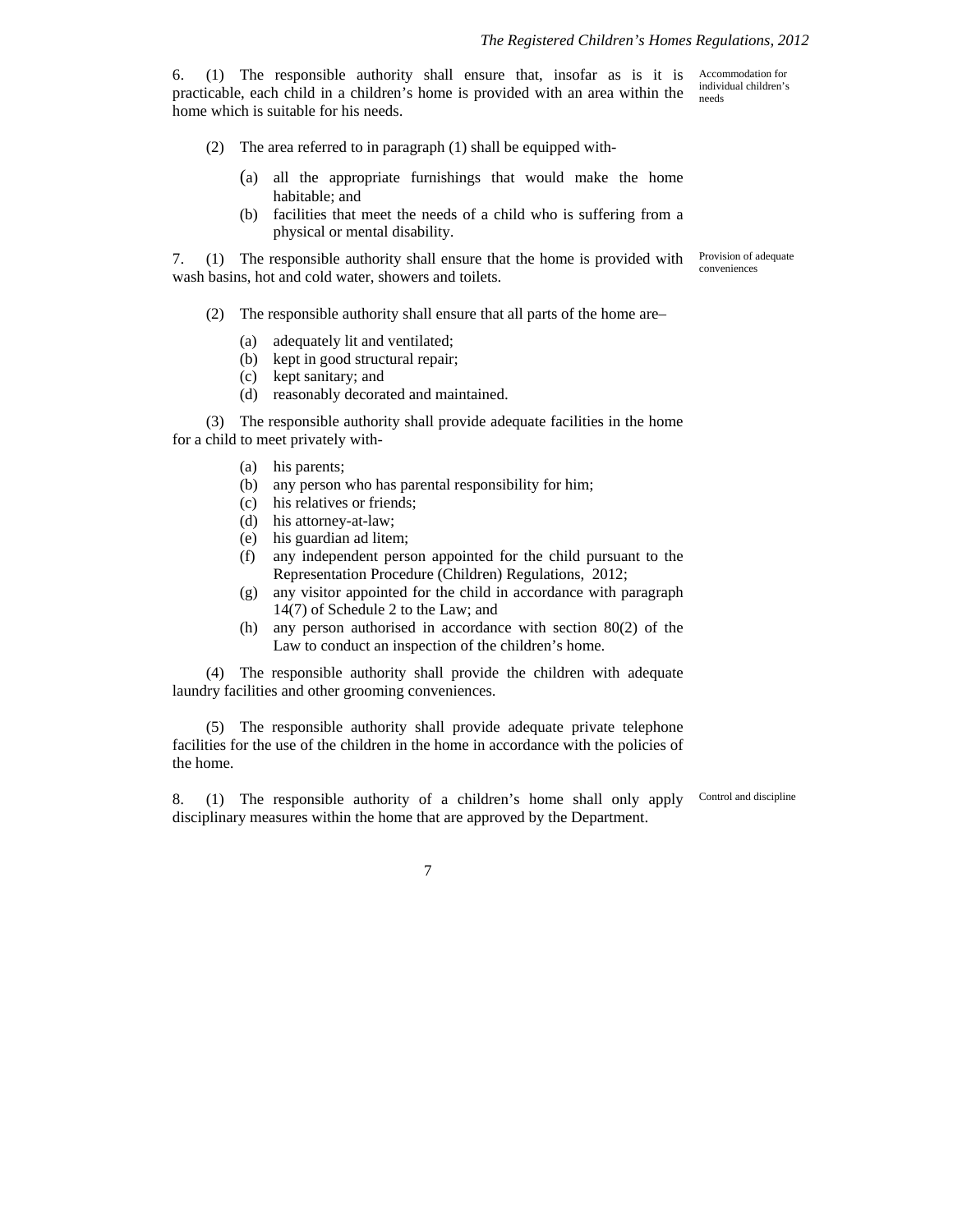- (2) The following acts shall not be practised in a children's home-
	- (a) corporal punishment;
	- (b) any deprivation of food or drink;
	- (c) any restriction on visits to or by any child unless it is in the best interest of the child;
	- (d) any restriction on or delay in communications by telephone or post with-
		- (i) his parents, unless it is in the best interest of the child;
		- (ii) any person who has parental responsibility for him, unless it is in the best interest of the child;
		- (iii) his relatives or friends, unless it is in the best interest of the child;
		- (iv) his attorney-at-law;
		- (v) his guardian ad litem;
		- (vi) any independent person appointed for the child pursuant to Representation Procedure (Children) Regulations, 2012;
		- (vii) any visitor appointed for the child in accordance with paragraph 14(7) of Schedule 2 to the Law; or
		- (viii) any social worker assigned to the child by the Department;
	- (e) any requirement that a child wear inappropriate clothes;
	- (f) the deprivation of any form of health care or medication;
	- (g) the intentional deprivation of sleep; and
	- (h) any intimate physical examination of a child by any person other than a registered medical practitioner.

(3) Where disciplinary action has been taken against a child in a children's home, the responsible authority shall, within twenty-four hours of the action, record or cause to be recorded in writing full particulars of the disciplinary action taken.

- (4) The particulars referred to in paragraph (3) shall include-
	- (a) the date on which the action was taken;
	- (b) the reasons for the action;
	- (c) the name of the child against whom the action was taken; and
	- (d) the person who enforced the action.

Storage of medicinal products

9. (1) Subject to paragraph (3), the responsible authority shall store or cause to be stored in a secure place any medicinal product which is kept in the home so as to prevent any child accommodated in the home from having access to it otherwise than under the supervision of a member of staff of the home.

(2) Subject to paragraph (3), all medicinal products shall be administered by a registered nurse or registered medical practitioner or by a member of staff of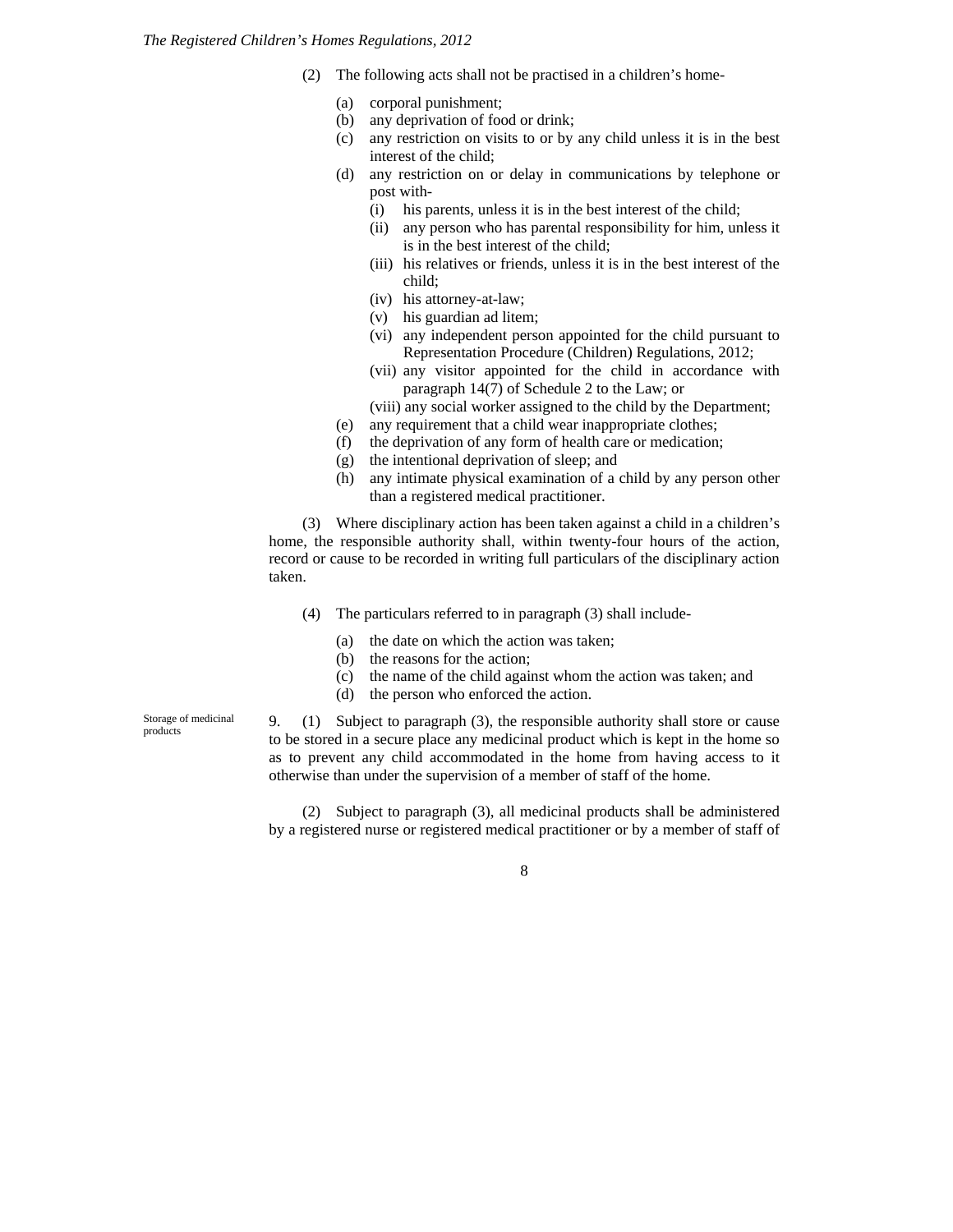the children's home acting on instructions received from the registered nurse or registered medical practitioner.

- (3) Paragraphs (1) and (2) shall not apply to a medicinal product which-
	- (a) is stored by the child for whom it is provided in such a way that others are denied access to it; and
	- (b) may safely be self-administered by that child.

10. The responsible authority shall assist with the making of arrangements for a child to pursue tertiary education, advanced training or gainful employment, where that child has attained the age where the responsible authority is no longer required to provide compulsory full-time education.

11. The responsible authority shall enable each child accommodated in a children's home, insofar as it is practicable, to attend the services of, to receive instruction in, and to observe any requirement of the religious persuasion to which he belongs.

12. (1) The responsible authority shall ensure that a child accommodated in a children's home is provided with food which is properly prepared, nutritious and provided in adequate quantities to meet the needs of the child.

(2) The responsible authority shall, insofar as it is practicable, ensure that any special dietary need of a child accommodated in the home is satisfied.

- (3) The responsible authority shall provide within a home-
	- (a) suitable and sufficient catering equipment, crockery and cutlery;
	- (b) proper facilities for the refrigeration and storage of food; and
	- (c) insofar as it is practicable, adequate facilities to allow children the option to prepare their own food.

13. (1) The responsible authority shall, insofar as it is practicable, enable each child accommodated in the home to purchase clothes according to his needs.

(2) The responsible authority shall, insofar as it is practicable, purchase clothes to meet the needs of a child, where that child, his parent or guardian is unable to purchase the clothes.

14. (1) The responsible authority shall ensure, before any child is accommodated in a children's home and whenever there is a change in particulars during the period that child is accommodated, that the Chief Fire Officer is notified in writing of the following particulars-

(a) the location of the home;

9

Employment and education of older children

Religious observance

Food provided for child and cooking facilities

Purchase of clothes

Fire precautions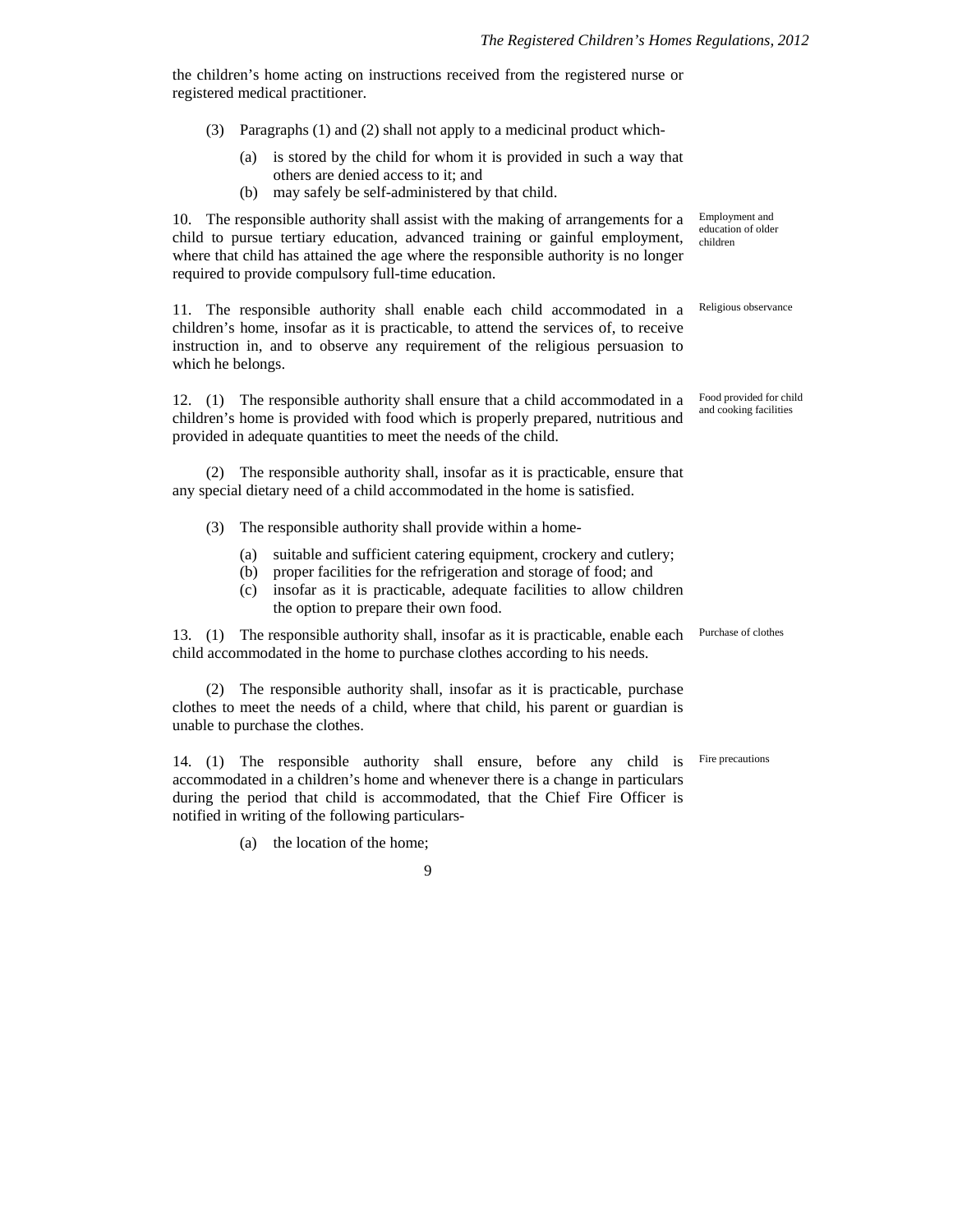- (b) the number of children accommodated or to be accommodated in the home;
- (c) the age range of the children accommodated or to be accommodated in the home; and
- (d) whether any child accommodated or to be accommodated in the home suffers from a physical or mental disability.

(2) The responsible authority shall ensure that, in respect of the home, adequate-

- (a) precautions are taken against the risk of fire;
- (b) means of escape in the event of fire are provided;
- (c) arrangements are made for detecting, containing and extinguishing a fire;
- (d) arrangements are made for warning of an outbreak of a fire and for evacuation in the event of a fire; and
- (e) fire fighting equipment is available.

(3) The responsible authority shall ensure that arrangements are made to familiarise the staff working and children accommodated in the home with the procedure to be followed in the event of a fire.

(4) The arrangements referred to in paragraph (3) shall include the evacuation procedure from the home, techniques of resuscitation and life saving methods.

(5) The responsible authority shall establish a reporting system to ensure that reports on any outbreak of fire requiring an evacuation of children accommodated in the home is forwarded to it immediately.

### **PART III**

### **ADMINISTRATION OF CHILDREN'S HOMES**

Confidential records in relation to children in children's homes

15. (1) The responsible authority shall arrange for the keeping in each children's home of a record, in permanent form, on each child accommodated and which shall insofar as it is practicable include the information specified in Schedule 2.

(2) The responsible authority shall keep the record mentioned in paragraph (1) securely and shall treat it as confidential subject only to-

> (a) any provision under or by virtue of any Law under which access may be obtained or given to records and information concerning a child; or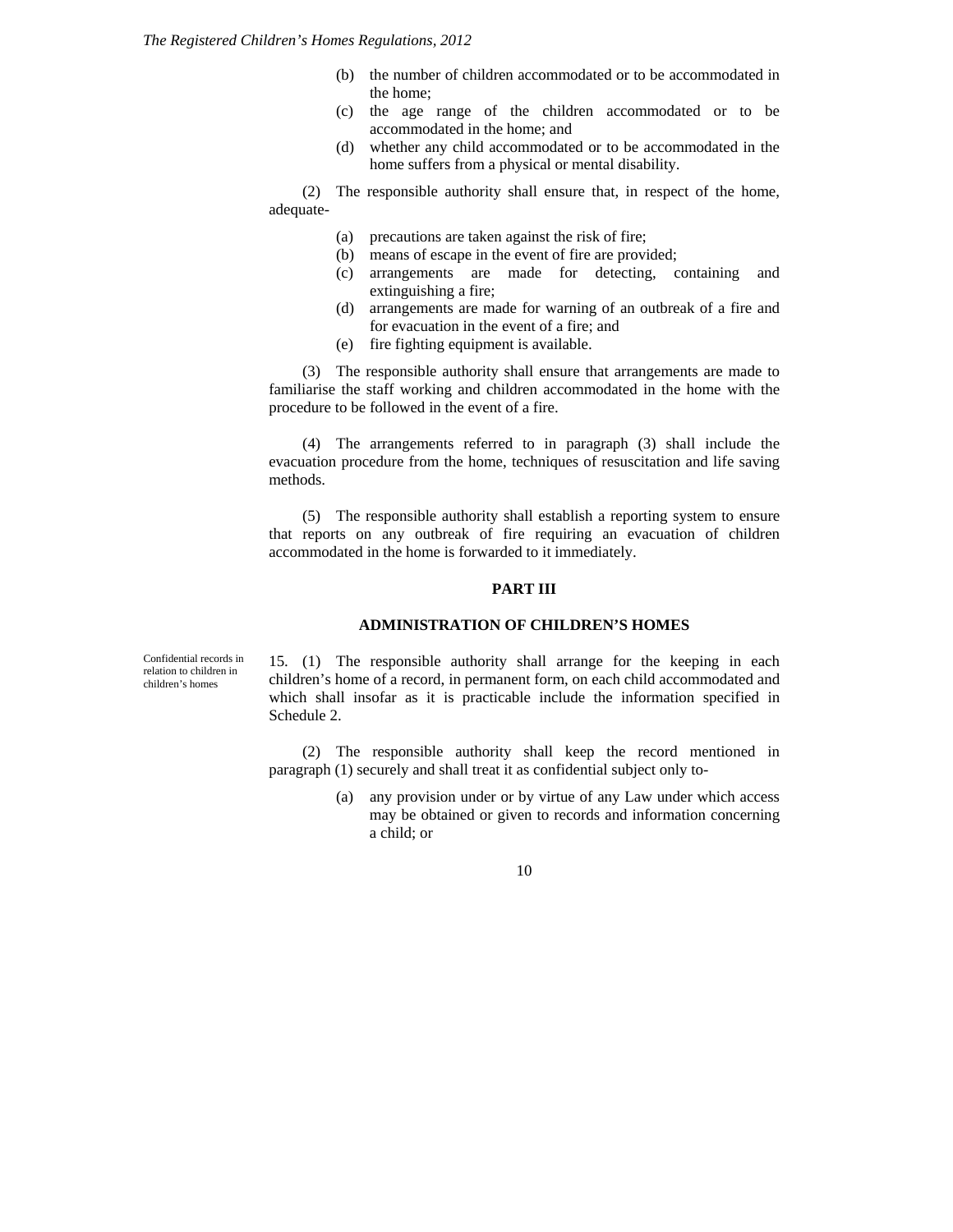(b) any court order, in respect of access to records and information concerning a child.

(3) The responsible authority shall retain the records mentioned in paragraph (1) for at least seventy-five years from the date of birth of the child to whom they relate or if the child dies before attaining the age of eighteen, for a period of fifteen years from the date of his death.

16. The responsible authority shall, if requested, provide a guardian ad litem of a child with-

- (a) access to all the records relating to the child in accordance with these Regulations; and
- (b) copies of the records.

17. (1) The responsible authority shall keep in each children's home the records specified in Schedule 3 and shall ensure that the details are kept current.

(2) The records referred to in paragraph (1) shall be retained for at least fifteen years, except for records of menus which shall be kept only for one year.

18. The responsible authority shall keep a copy of these Regulations in the children's home and make it available to-

- (a) all staff;
- (b) every child accommodated in the home;
- (c) the parents or guardians of any child accommodated in the home; and
- (d) any person with parental responsibility for a child accommodated in the home.

19. (1) The responsible authority shall, insofar as it is practicable, immediately give notification of any of the events mentioned in paragraph (2) to-

- (a) (i) the parents of any child concerned;
	- (ii) the Department;
	- (iii) any person who has parental responsibility for a child in the home;
	- (iv) any other person who has undertaken to meet any fees or expenses incurred in accommodating any child concerned at the home; and
- (b) in respect of the event mentioned in paragraph (2)(c), a police officer.
- (2) The events referred to in paragraph (1) are-
	- (a) the death of a child accommodated at the home;

11

Access by guardians ad litem to records

Other records with respect to children in children's home

Availability of Regulations

Notification of significant events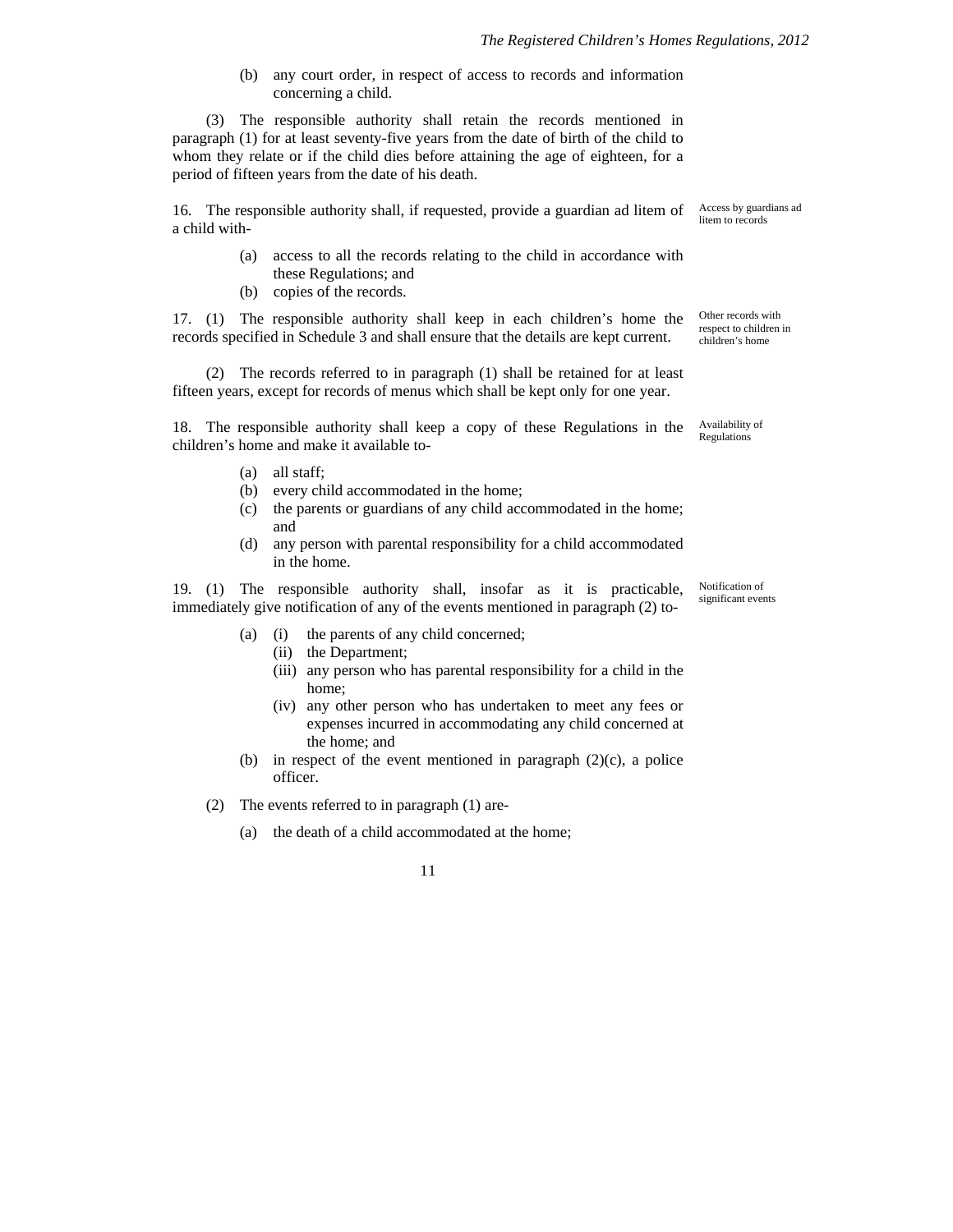- (b) any conduct on the part of a member of staff of the home which, in the opinion of the Department is not, or as the case may be, would not, be appropriate for a person employed in work involving children;
- (c) the suffering of serious harm by a child accommodated at the home;
- (d) any serious accident involving a child accommodated at the home;
- (e) any serious illness of a child accommodated at the home; and
- (f) the outbreak in the home of any notifiable infectious disease to which the Public Health Law (2002 Revision) or regulations made under that Law applies.

(3) Any notification given with respect to the death of a child shall contain all available details as to the circumstances.

20. (1) The responsible authority shall stipulate and cause to be recorded in writing the procedure to be followed when any child accommodated in a children's home leaves the facility without permission.

(2) The responsible authority shall ensure that the procedure mentioned in paragraph (1) is brought to the attention of the children accommodated in the home and all staff members in the home.

Absence of the person in charge

21. (1) Subject to paragraph (2), a person in charge of a registered children's home who proposes to be absent from the home for a continuous period of four weeks or more shall give written notice of that intention to the Department and the responsible authority at least four weeks before commencement of his absence.

(2) The Department may accept a shorter notice, where the circumstances make it impracticable to provide the period of notice mentioned in paragraph (1).

(3) Where paragraph (1) applies, the person in charge of a registered children's home shall inform the Department and the responsible authority at least seven days before the beginning of the absence of-

- (a) its occurrence and anticipated duration;
- (b) the reason for it;
- (c) the number of children accommodated in the home when the information is given;
- (d) the arrangements which have been made for the supervision of the home; and

12

(2002 Revision)

Absence of a child without authority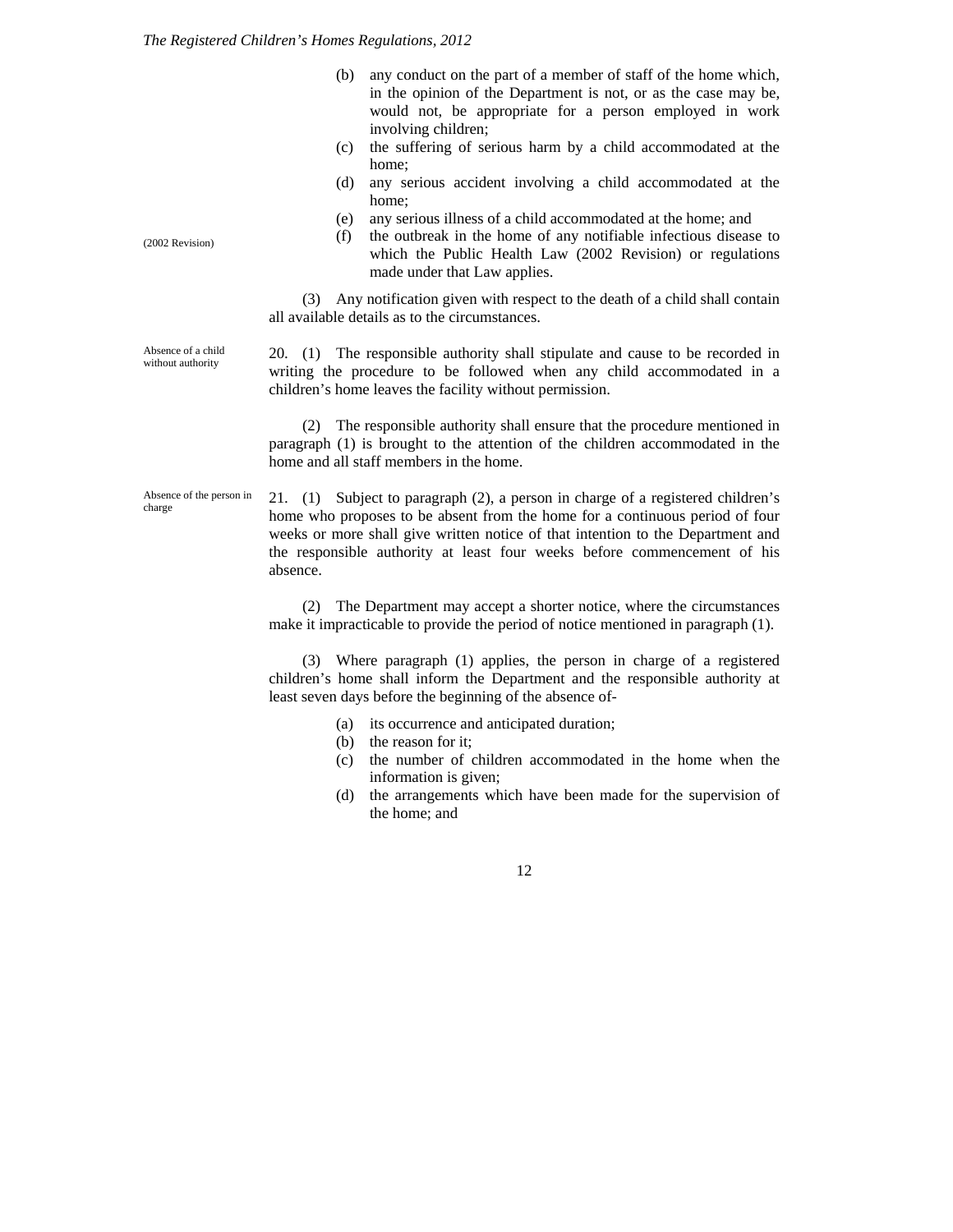(e) the name, address and qualifications of the person who will be in charge of the home.

(4) The responsible authority shall notify the Department within seven days of the return of the person in charge or the appointment of some other person in his place.

(5) If, in the case of a registered children's home, the person in charge is also the responsible authority, anything required to be done by or to the responsible authority shall be done by or to, as the case may require, the person for the time being in charge of the home.

22. (1) If the responsible authority of a registered children's home is an individual but is not the person in charge of the home, that responsible authority shall visit the home once a month, or cause some other person to do so on his behalf and to report to him in writing on the management of the home.

(2) If the responsible authority of a registered children's home is a body of persons, whether incorporated or not, the directors, or other persons responsible for the conduct of the body, shall cause one of their number to visit the home once a month and to report to them in writing on the management of the home.

### **PART IV**

#### **REGISTRATION OF CHILDREN'S HOMES**

23. (1) An application to register a children's home under paragraph 1 of Schedule 6 to the Law shall be made in writing to the Department.

(2) An application to register a children's home shall be accompanied by the particulars specified in-

- (a) Part I of Schedule 4 where the applicant is a natural person;
- (b) Part II of Schedule 4 where the applicant is a body corporate or unincorporated; or
- (c) Part III of Schedule 4 in all cases.

24. The Department may limit the number of children to be accommodated in a registered children's home to such number as it may specify by means of a condition imposed under paragraph 2 of Schedule 6 to the Law.

25. In connection with an annual review of registration under paragraph 3 of Schedule 6 to the Law, the person carrying on the registered children's home shall notify the Department of any changes which there may have been since the

Accountability and visiting on behalf of responsible authority

Application for registration of children's homes

Limits on number of children accommodated

Annual review of registration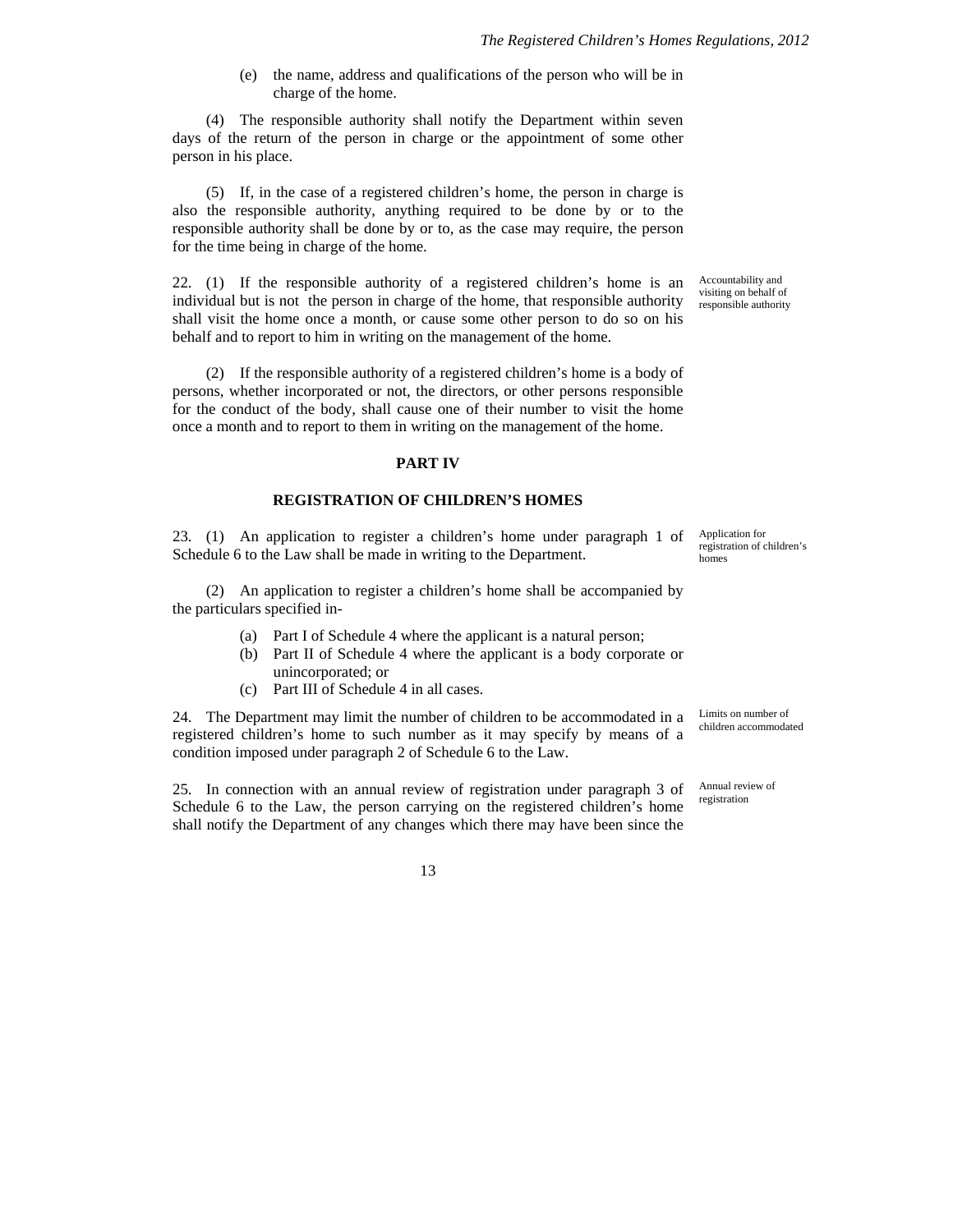#### *The Registered Children's Homes Regulations, 2012*

previous review, or the original application where there has been no review, in any of the particulars furnished under regulation 23(2).

Inspection of registered children's homes

26. (1) Where an application has been made for the registration of a children's home, the Department shall cause it to be inspected before deciding whether or not to approve the application.

(2) The Department shall cause the home to be inspected within the period of one month ending upon the anniversary of the registration of a registered children's home.

(3) The Department shall cause the home to be inspected on at least one other occasion in any year.

(4) The Department may notify the person in charge of the home of its intention to conduct the inspection required by paragraph (2), but shall not do so with regard to any inspection pursuant to paragraph  $(3)$ .

(5) The Department shall consider the report of any inspection of the home conducted in accordance with this regulation when determining whether or not the registration of the home shall be renewed or cancelled.

Cancellation of registration

27. An application under paragraph 4(1) of Schedule 6 to the Law shall be made in writing and shall include particulars of the-

- (a) date on which the responsible authority wishes the cancellation of the registration of the home to take effect, being a date no earlier than one month after the date on which the application is made; and
- (b) action which the responsible authority intends should be taken with regard to alternative accommodation for any child then accommodated in the home.

28. The responsible authority shall give at least one month's prior notice in writing to the Department of any proposal to change the person in charge of a registered children's home and the notice shall contain the particulars mentioned in Schedule 5.

#### **PART V**

### **VISITS BY THE DEPARTMENT**

29. (1) The Department shall arrange for one of its officers to visit every child who is accommodated in a registered children's home in any of the following circumstances and within the periods specified-

14

Circumstances necessitating a visit by the Department

Change of person in

charge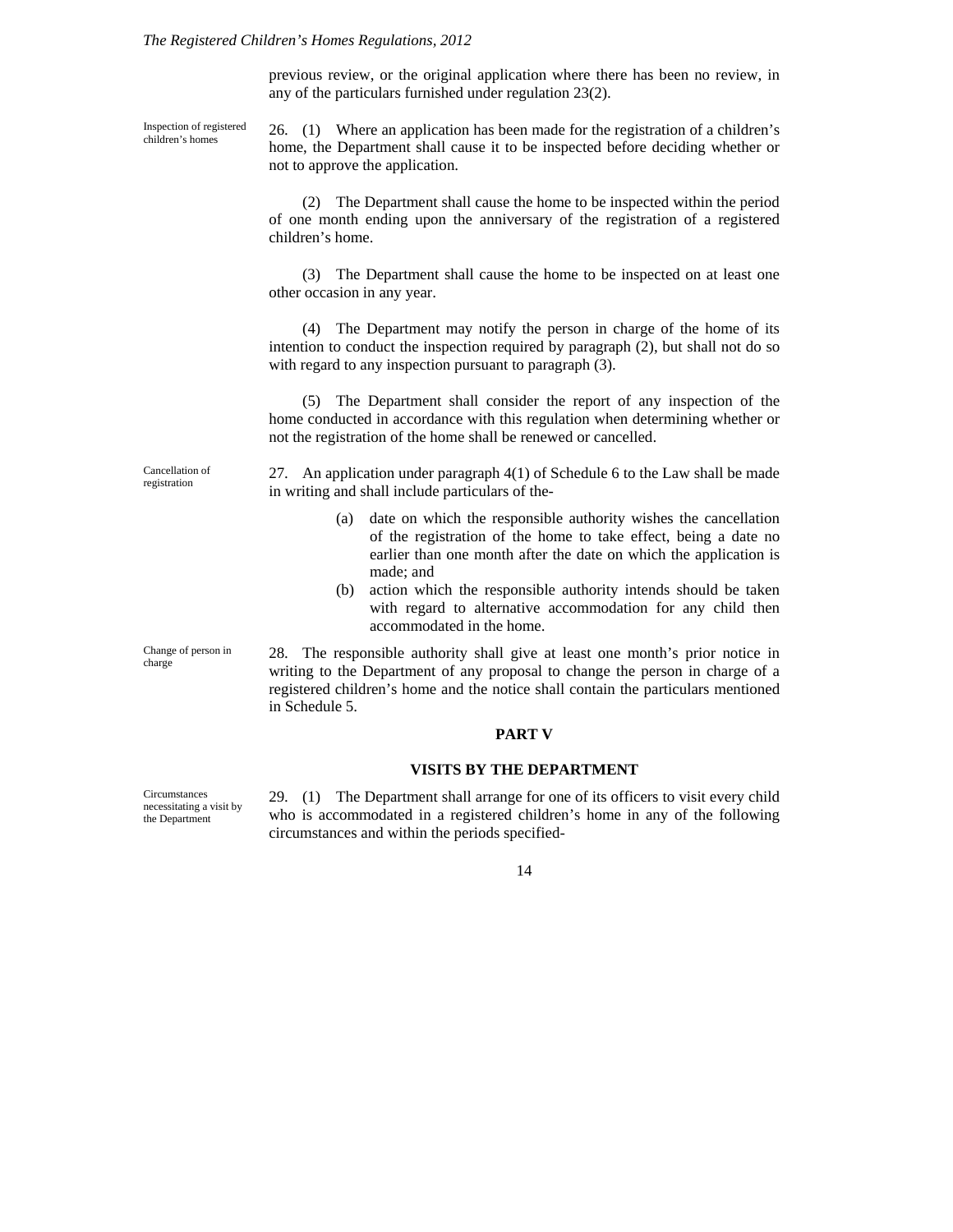- (a) where the responsible authority makes representations to the Department that there are circumstances relating to the child which may require a visit, within fourteen days of receipt of those representations; and
- (b) when it is informed that the welfare of a child is not safeguarded or promoted, within seven days of being so informed.

(2) The Department, on receiving a notification under paragraph (1), shall determine whether the accommodation provided by the registered children's home is in the best interest of the child.

Further visits

Requirements for visits

30. (1) After a first visit has been made under regulation 29, the Department shall arrange for such further visits to the child by one of its officers as appears to it to be necessary, whether in the light of a change of circumstances or not; and shall in any event arrange for the further visits provided for by paragraphs (2) and (3).

(2) The Department shall, within six months of the first visit, arrange for a further visit by one of its officers where the first visit was made in the circumstances specified in regulation 29(1)(a) and it is satisfied following that first visit that the child's welfare is being safeguarded and promoted.

(3) Where the Department is not satisfied following the first visit that the child's welfare is being safeguarded and promoted but has decided that the child should continue to reside in the same accommodation, it shall arrange for a further visit by one of its officers within twenty-eight days of the first visit.

31. (1) The Department shall ensure that in the course of visits to which regulations 29 and 30 refer, its officer-

- (a) sees the child alone, unless the officer considers it unnecessary;
- (b) reads all relevant case papers and records concerning the child kept by the responsible authority and makes copies, signs and dates them to indicate they have been seen by him; and
- (c) makes a written report of his visit, a copy of which shall be forwarded to the responsible authority.

(2) The responsible authority shall provide suitable accommodation for a visit made under regulation 29 or 30.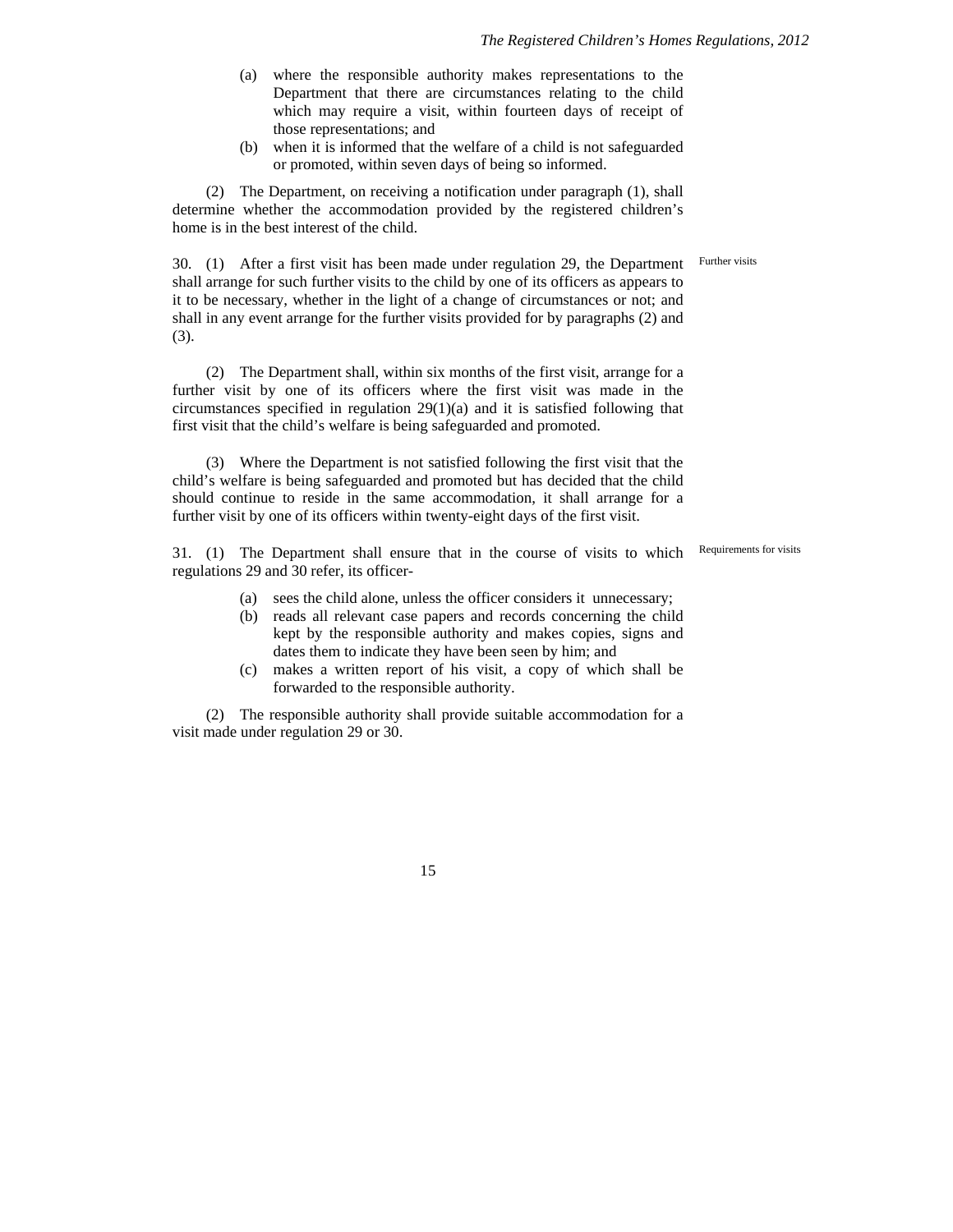# **SCHEDULE 1**

(Regulation 4)

### **STATEMENT TO BE KEPT RELATING TO CHILDREN'S HOMES**

### **PART I**

#### **Particulars to be included in statement**

1. The purpose for which the children's home is established and the objectives to be attained with regard to children accommodation in the home.

2. The name and address of the person in charge of the children's home.

3. The following details about the children for whom it is intended that accommodation should be provided-

- (a) age range;
- (b) sex; and
- (c) the number of children.

4. Whether a child is selected by reference to criteria other than age or sex and if so, those criteria.

5. The organisational structure of the children's home.

6. The number of staff employed in the children's home.

7. The qualification and experience of the persons in charge of the children's home, including all staff members.

- 8. The facilities and services to be provided within the children's home.
- 9. The arrangements made to protect and promote the health of the children.
- 10. The fire precautions and associated emergency procedures.
- 11. The arrangements made for religious observance by any child.

12. The arrangements made for contact between a child and his parents, a person who has parental responsibility for the child, relatives or friends.

13. The disciplinary measures in place.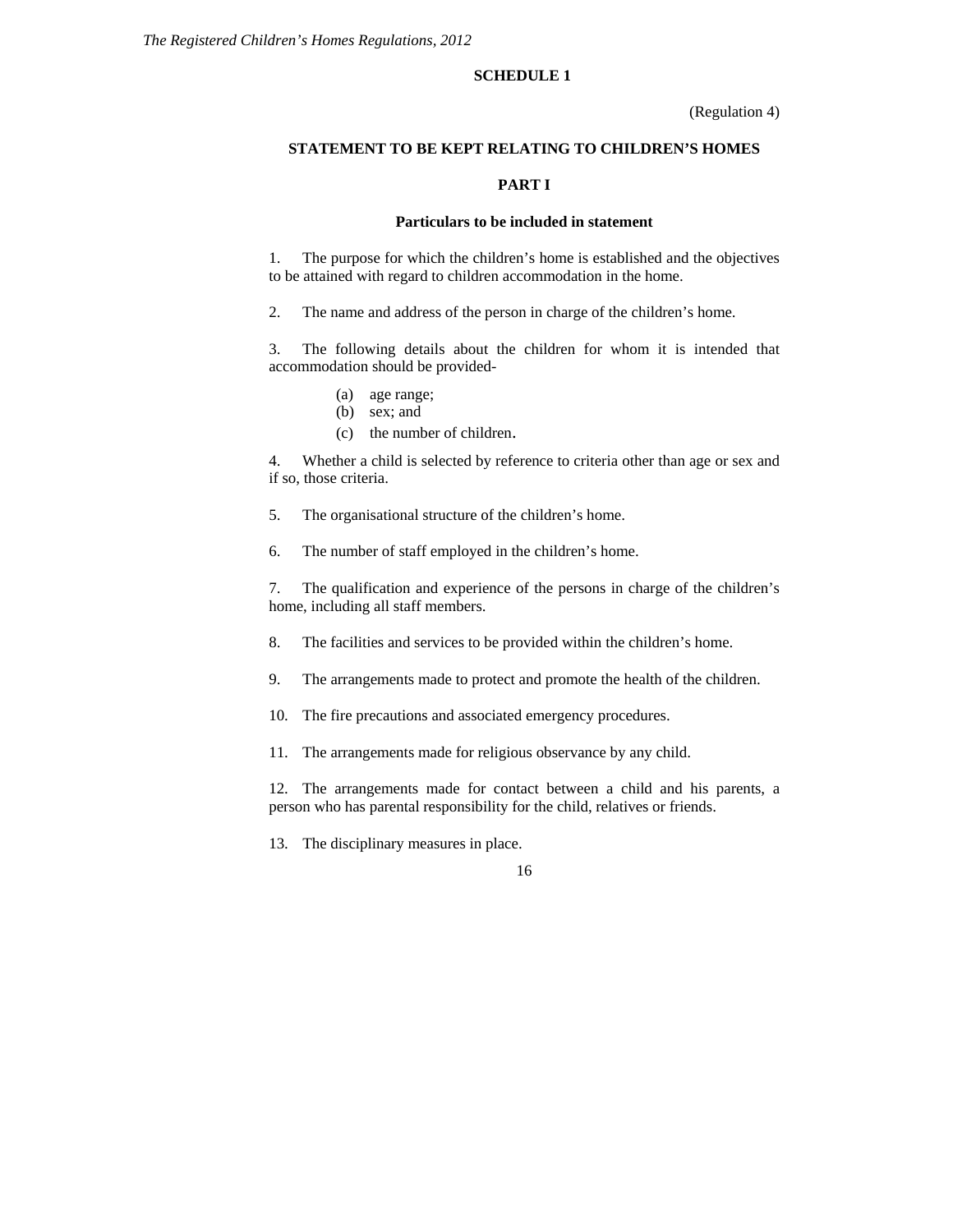14. The procedure for dealing with any unauthorised absence of a child from the home.

15. The arrangements for dealing with complaints against persons in the home.

16. The arrangements for the education of any child in the home.

17. The arrangements for dealing with reviews under section 28 of the Law of the cases of every child.

## **PART II**

### **Persons to whom statement is to be made available for inspection**

- 1. The person in charge of the children's home.
- 2. The staff of the children's home.
- 3. The children accommodated in the children's home.
- 4. The parent of any child accommodated in the children's home.

5. Any person who is not a parent of a child accommodated in the children's home, but who has parental responsibility for such a child.

6. The Department.

## **SCHEDULE 2**

(Regulation 15(1))

### **INFORMATION TO BE INCLUDED IN CONFIDENTIAL RECORDS CONCERNING CHILDREN IN CHILDREN'S HOMES**

1. The child's name and any name by which the child has previously been known other than a name used by the child prior to adoption.

2. The child's sex and date of birth.

- 3. The child's religious persuasion, if any.
- 4. A description of the child's racial origin, cultural and linguistic background.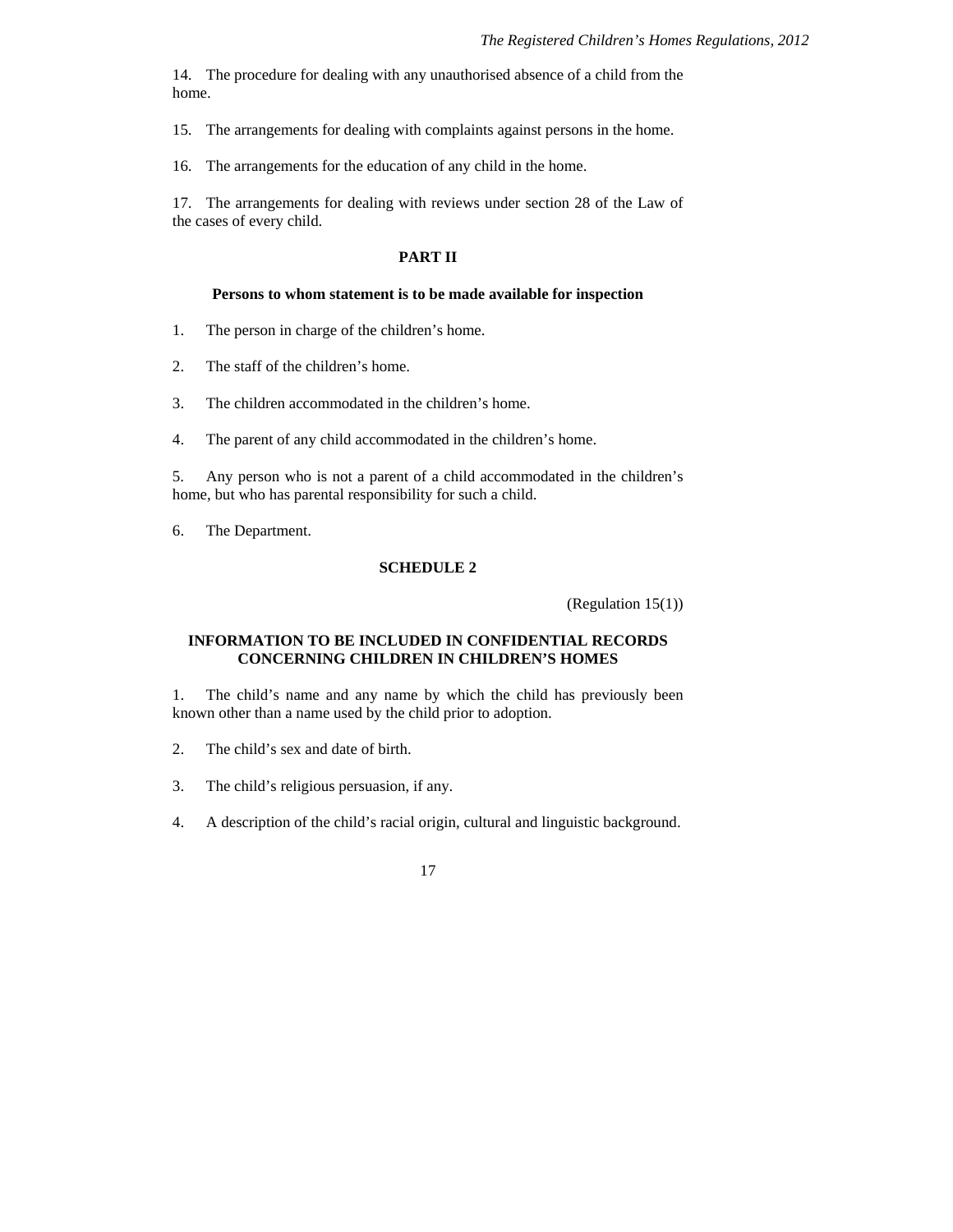5. The living arrangements of the child before being placed in the children's home.

6. The person under whose authority the child is provided with care and accommodation in the home and any Law which authorises its provision.

7. The name, address, telephone number and the religious persuasion, if any, of-

- (a) the child's parents; and
- (b) any person who has parental responsibility for him.

8. The name, address and telephone number of any social worker assigned to the child by the Department.

9. The date and circumstances of any absence of the child from the home.

10. The date and circumstances of any visit to the child whilst in the home by any of the persons referred to in regulation 8(2)(d).

11. A copy of any statement of special educational needs maintained in relation to the child.

12. The name and address of any educational institution attended by the child and of any employer of the child.

13. Every school report received by the child while accommodated in the home.

14. The date and circumstances of any disciplinary measures imposed against the child.

15. Any special dietary or health needs of the child.

16. Arrangements for, including any restrictions on, contact between the child and-

- (a) his parents; and
- (b) any person who has parental responsibility for him.
- 17. The date and result of any review of the child's case.

18. The name and address of the medical practitioner with whom the child is registered.

19. Details of any accident involving the child.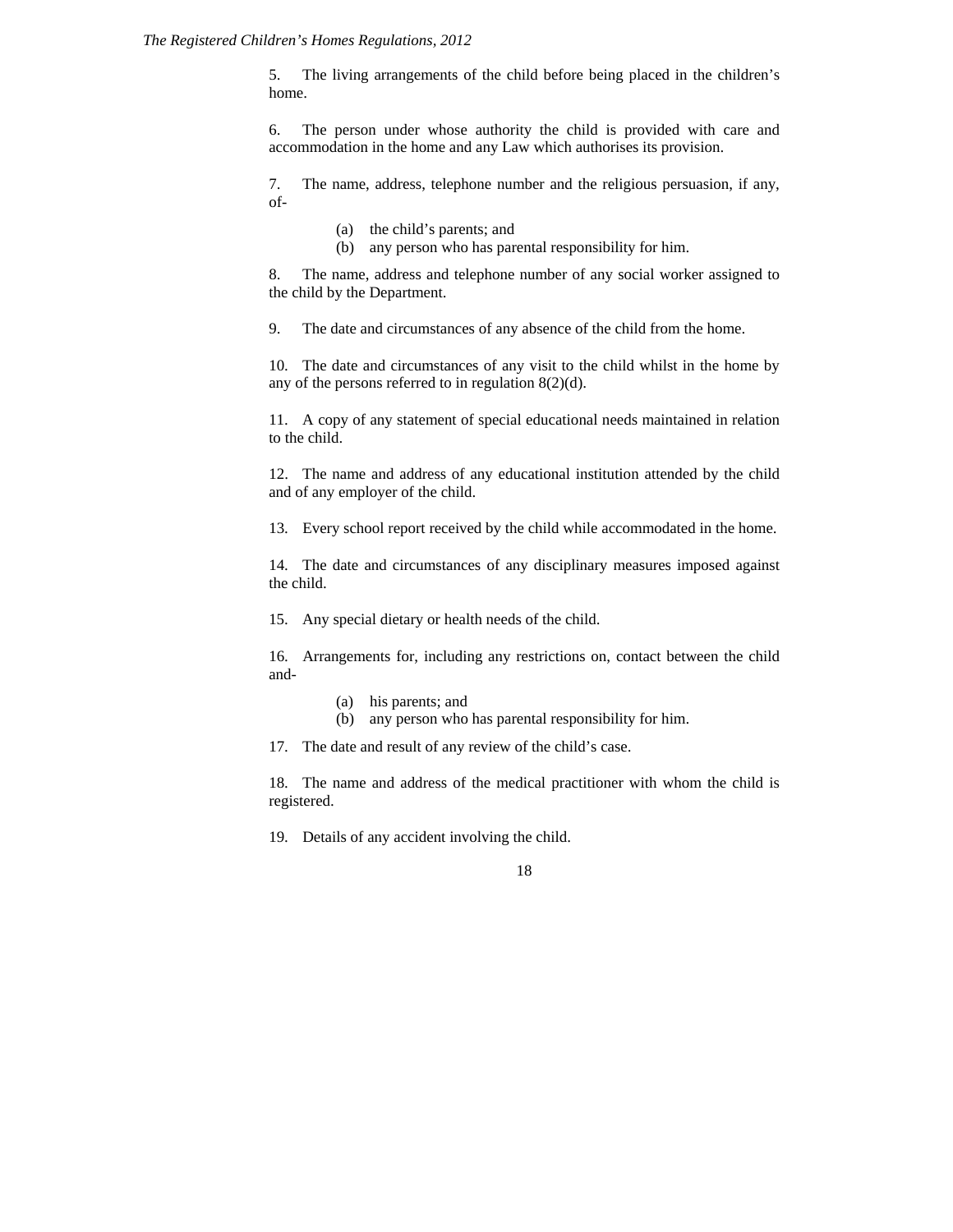20. Details of any immunisation, illness, allergy or medical examination of the child and of any dental need of the child.

21. Details of any health examination or development test conducted with respect to the child at or in connection with his school.

22. Details of all medicinal products taken by the child while in the home and by whom they were administered, including those which the child is permitted to administer to himself.

- 23. The date on which-
	- (a) any money or valuables are deposited by or on behalf of a child for safekeeping;
	- (b) such money is withdrawn; and
	- (c) any valuables are returned.

24. The arrangements for accommodation of the child when his accommodation in the children's home ceases.

## **SCHEDULE 3**

(Regulation 17(1))

### **INFORMATION TO BE INCLUDED IN OTHER CONFIDENTIAL RECORDS CONCERNING CHILDREN IN CHILDREN'S HOMES**

- 1**.** A record showing–
	- (a) the date on which each child was first accommodated in the children's home;
	- (b) the date on which a child ceased to be accommodated in the children's home;
	- (c) where each child came from before he commenced occupancy of the children's home;
	- (d) the new accommodation of each child who has ceased to be accommodated in the children's home;
	- (e) the identity of the person, authority or organisation responsible for the child being placed in the children's home; and
	- (f) which, if any, child accommodated in the children's home was being looked after, or in the care of, any other home or facility providing child care.
- 2. A record showing-
	- (a) the full name;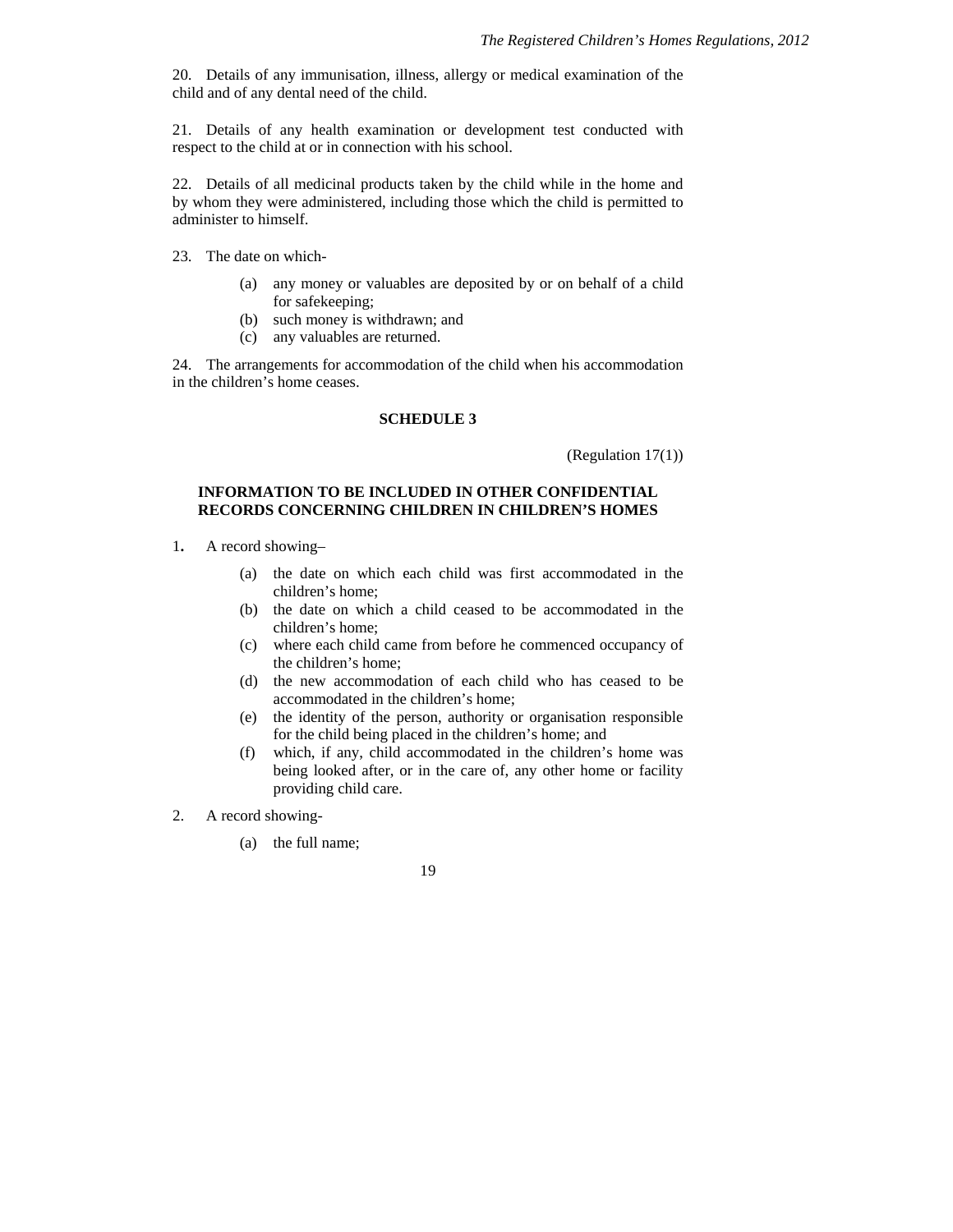- (b) the sex;
- (c) the date of birth;
- (d) the qualifications relevant to and experience of work involving children,

of every person who-

- (i) is employed at the children's home;
- (ii) works at the home; or
- (iii) is intended, by the responsible authority, to work at the home; or
- (e) showing whether such persons work at the home full-time or part-time, whether paid or not and, if part-time, the average number of hours worked per week and whether or not they reside at the home or intend to do so.

3. A record of all persons resident at the children's home, other than the persons mentioned in paragraph 2 of this Schedule and the children accommodated in the home.

4. A record of accidents occurring in the home.

5. A record of any medicinal product administered to any child in the home, including the date and circumstances of its administration and by whom it was administered, including medicinal products which the child is permitted to administer to himself.

6. A record of every fire drill or fire alarm test conducted, with details of any deficiency in either the procedure or the equipment concerned, together with details of the steps taken to remedy that deficiency.

7. A record of all money deposited by a child for safekeeping, together with the date on which that money was withdrawn, or the date of its deposit.

8. A record of all valuables deposited by a child and the date of return.

- 9. Records of all accounts kept in the children's home.
- 10. A record of menus.

11. A record of every disciplinary measure imposed, giving the information required by regulation 8(4).

12. Records of duty rosters.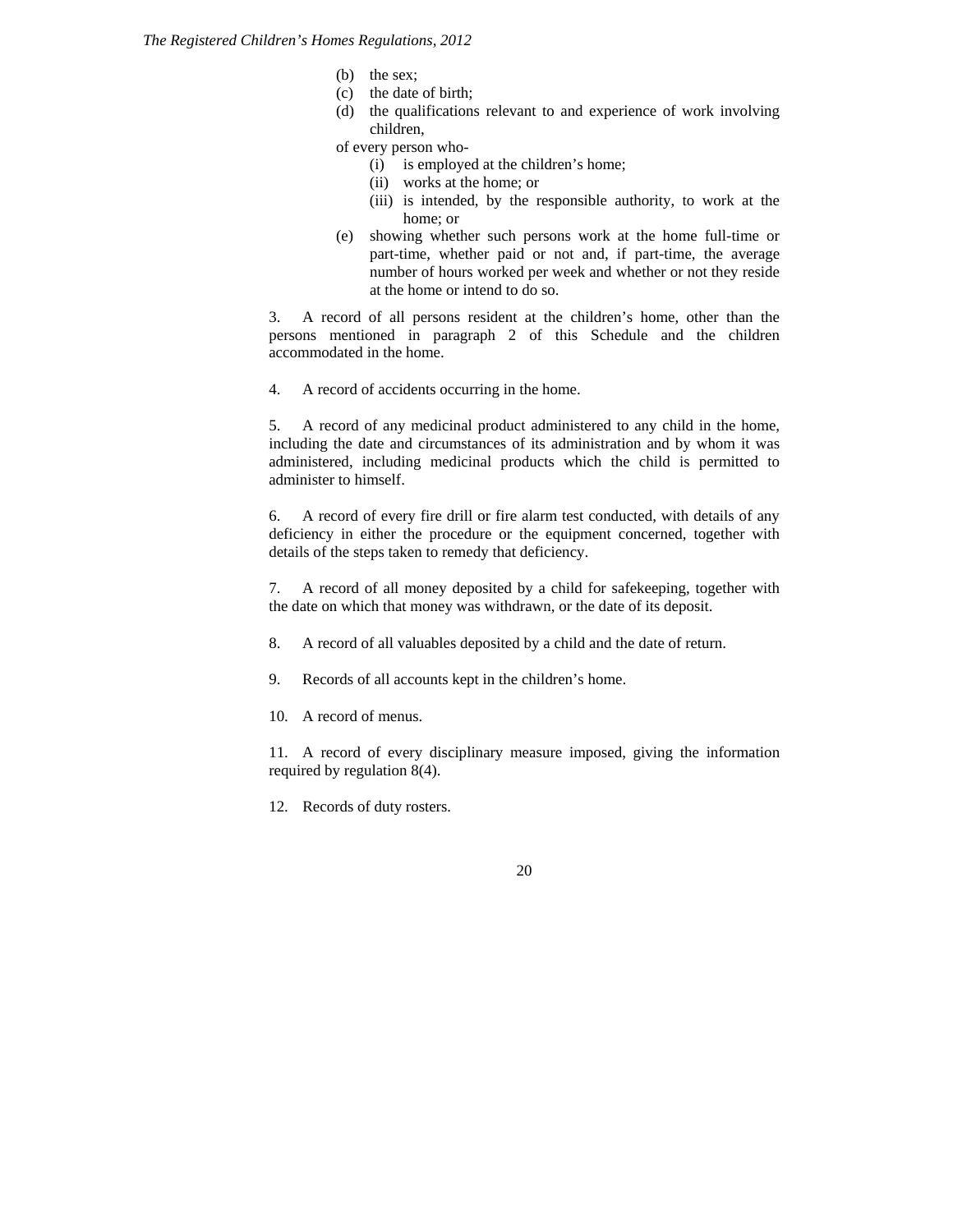13. A daily log of events occurring in the home, including the names of visitors to any child accommodated in the home.

### **SCHEDULE 4**

(Regulation  $23(2)(a)(b)(c)$ )

# **PARTICULARS TO ACCOMPANY APPLICATIONS FOR REGISTRATION AS A REGISTERED CHILDREN'S HOME**

## **PART I**

### **Particulars where applicant is a natural person**

1. The name, date of birth, address and telephone number of the applicant.

2. The qualifications and experience held by the applicant which are relevant to his suitability to carry on the children's home.

3. Certificates evidencing the qualifications and training of the applicant and each employee.

4. The names and addresses of any person by whom the applicant is, or has at any time in the preceding ten years been, employed.

5. The names and addresses of two persons of good character in addition to those persons referred to in paragraph 4, who are willing and able to give a reference as to the suitability of the applicant to carry on a children's home.

6. A report, where the Department considers it necessary, by a registered medical practitioner as to the physical and mental health of the applicant.

### **PART II**

#### **Particulars where applicant is a corporate or unincorporated body**

1. The address of the registered office or principal place of business of the applicant.

2. The name, date of birth and address of the chairman and secretary of the applicant.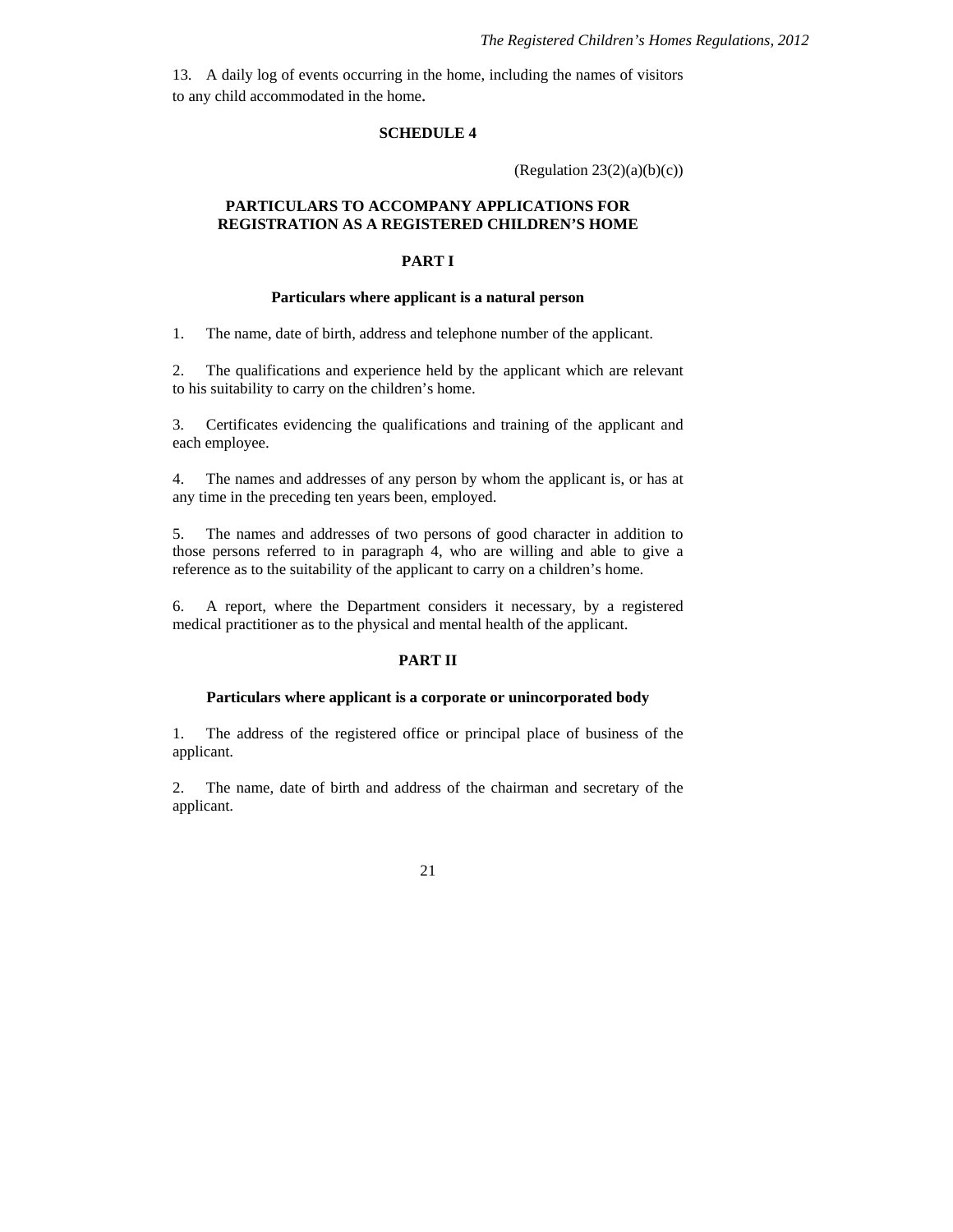3. The qualifications and experience, held by the person whom the applicant intends to place in charge of the home which are relevant to his suitability to be in charge of the home.

4. Certificates evidencing the qualifications and training of the applicant and each employee.

5. The names and addresses of two persons who are willing and able to give a reference as to the suitability of the person mentioned in paragraph 3.

### **PART III**

#### **Particulars required in all cases**

1. The name, address and telephone number of the premises in respect of which registration is sought.

2. A description of the premises and the area in which they are situated and the particulars of any comments made by the Chief Fire Officer, environmental or public health authorities.

3. A copy of any planning, development or building approval.

4. The name and address of any home within the scope of Parts VI, VII or VIII of the Law, in respect of which the applicant has or at any time had a financial interest, or in the case of a natural person at which he was employed, and details of the interest or employment.

5. The date on which the home was established or is to be established.

6. The name, sex, date of birth and other particulars, including date of employment or of proposed employment of any person employed or proposed to be employed in the children's home as the person in charge, together with details of-

- (a) his qualifications, insofar as they are relevant to his employment;
- (b) his previous experience in work involving or related to the care of children; and
- (c) whether he will be living on the premises.

7. The name, sex, date of birth, and the responsibilities of every person working in the home or whom it is proposed should work in the home.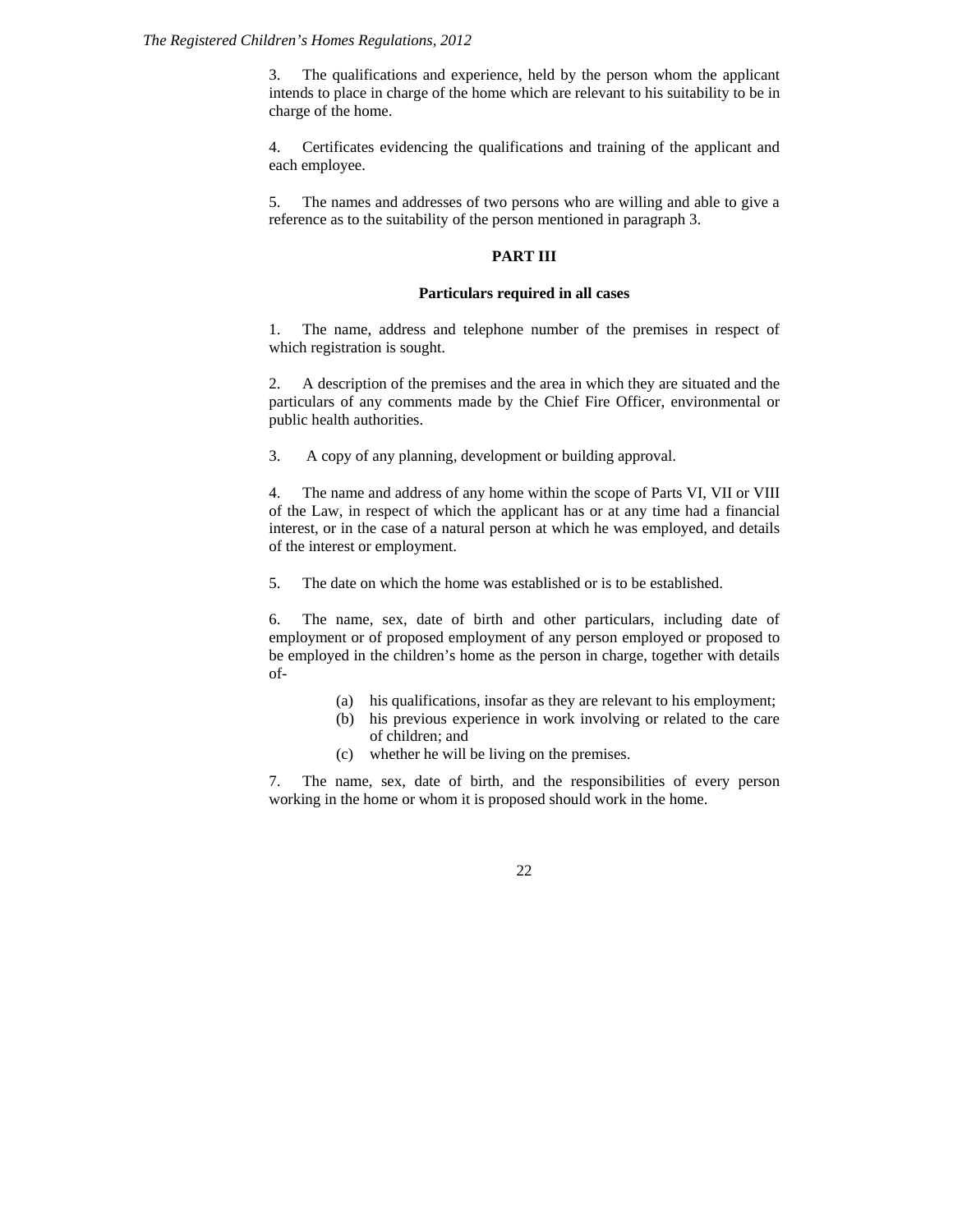8. The hours for which it is proposed that any person mentioned in paragraph 6 and 7 should work.

9. The scale of charges payable for the accommodation of the children and other residents in the home.

10. Particulars of the equipment, facilities and services to be provided in the home, if any, and particular needs of children which are intended to be met by means of the equipment, facilities or services.

11. Particulars of the arrangements made or proposed for the education of children in the home, and if education is to be provided on the premises, information on the status of the home as a school under the relevant law regulating the provision of education.

12. Particulars of the accommodation provided for the children in the home and for others resident in the home.

13. The arrangements for continuing staff training and development.

- 14. The organisational structure of the home.
- 15. The ratio of children accommodated to staff employed.
- 16. The arrangements for medical, dental and optical care.
- 17. The particulars set out in Part I of Schedule 1.
- 18. Particulars of any prospectus relating to the home.

19. Particulars of any other business which is, or is proposed to be, conducted on the premises of the home.

- 20. In respect of the applicant and each employee-
	- (i) a police record covering at least the last ten years;
	- (ii) disclosure of any offences for which the applicant or employee has been acquitted, cautioned, or discharged due to insufficient evidence to prosecute or to a technicality; and
	- (iii) disclosure of the refusal of an application to care for a child.